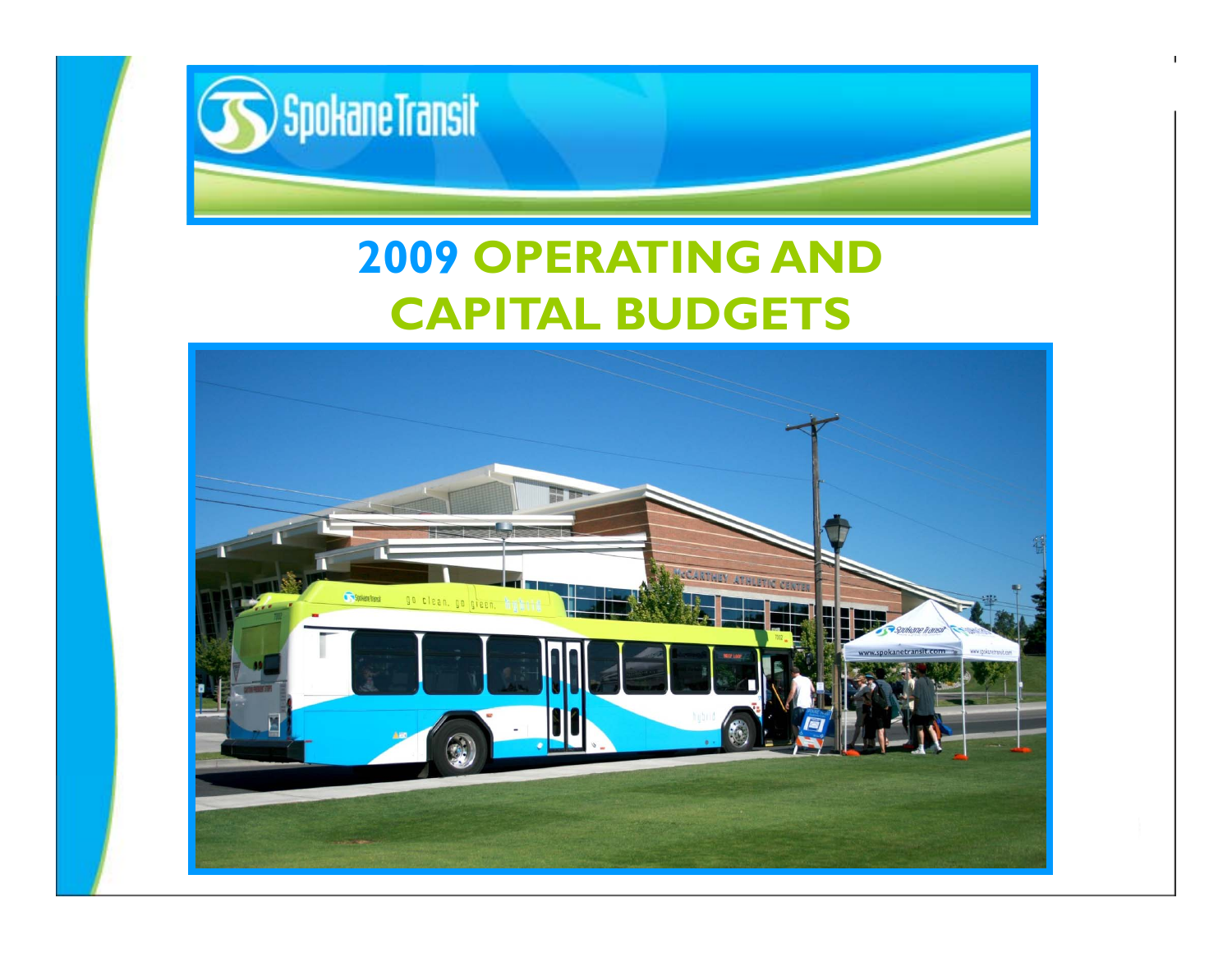### Table of Contents

| <b>Table of Contents</b>                                   |           |
|------------------------------------------------------------|-----------|
|                                                            | Page(s)   |
| <b>Executive Summary</b>                                   | $2 - 10$  |
| <b>2009 Budget - Source and Use of Funds</b>               | 11        |
| <b>2009 Budget by Division</b>                             | 12        |
| <b>Revenue by Source - Pie Chart</b>                       | 13        |
| <b>Operating Expense by Division - Pie Chart</b>           | 14        |
| <b>Capital Budget Summary</b>                              | 15        |
| <b>Position and Wage Adjustments</b>                       | 16        |
| <b>Proposed Staff - Summary</b>                            | 17        |
| <b>Changes Impacting 2009 Budget</b>                       | 18        |
| <b>2009 Cash and Reserve Analysis</b>                      | 19        |
| <b>Supplemental Materials</b>                              |           |
| <b>Operating Expense by Object - Pie Chart</b>             | 21        |
| 2008 - 2009 Budget Comparison                              | 22        |
| <b>Key Indicators of 2009 Budget</b>                       | 23        |
| <b>Proposed Staff - Detail</b>                             | $24 - 25$ |
| <b>Deferred Additional Positions</b>                       | 26        |
| 2009 - 2011 Capital Program                                | 27        |
| -1<br>e<br><b>2009 Maintenance and Facilities Projects</b> | 28        |



 $\mathbf{I}$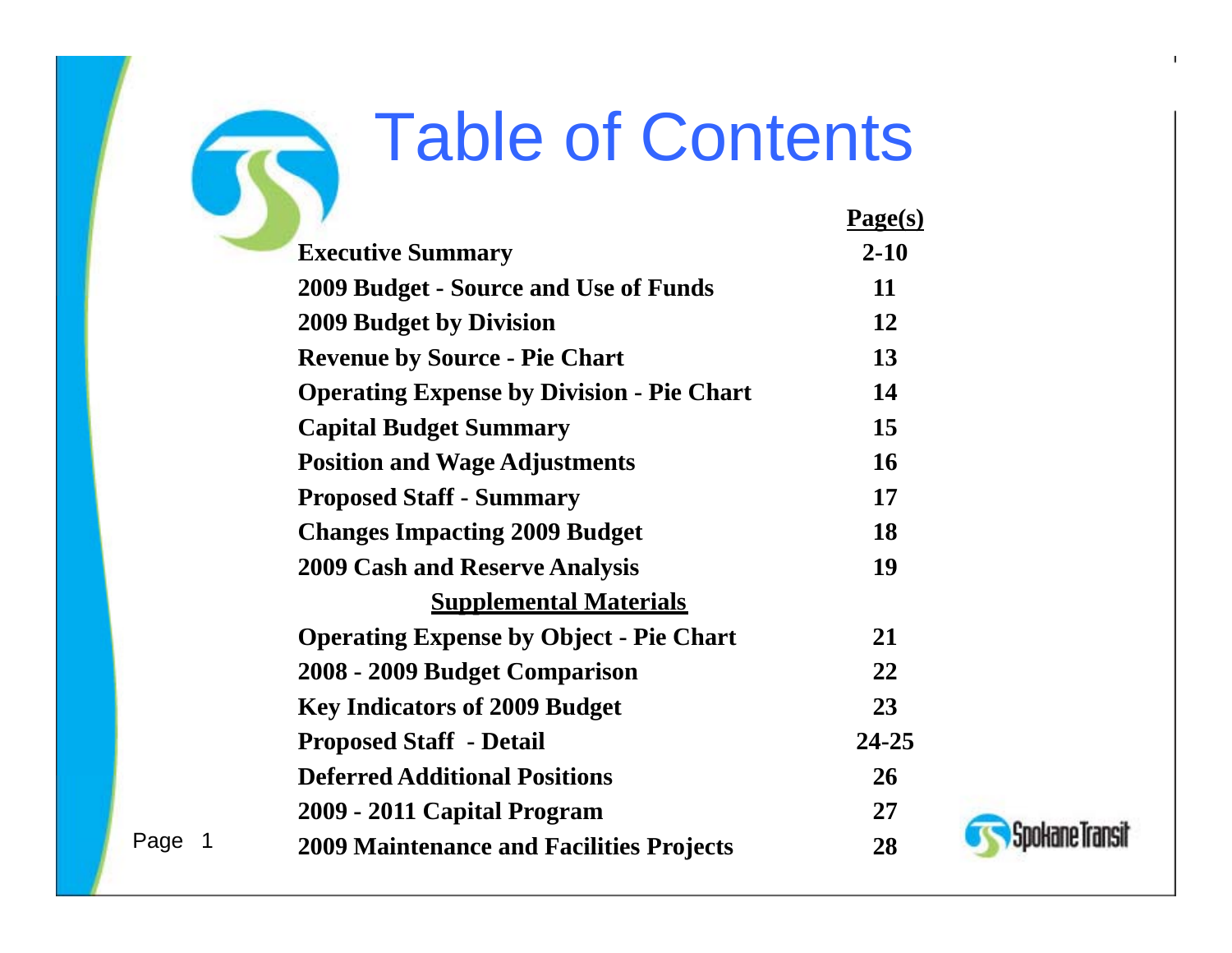

# **Executive Summary**



 $\mathbf{I}$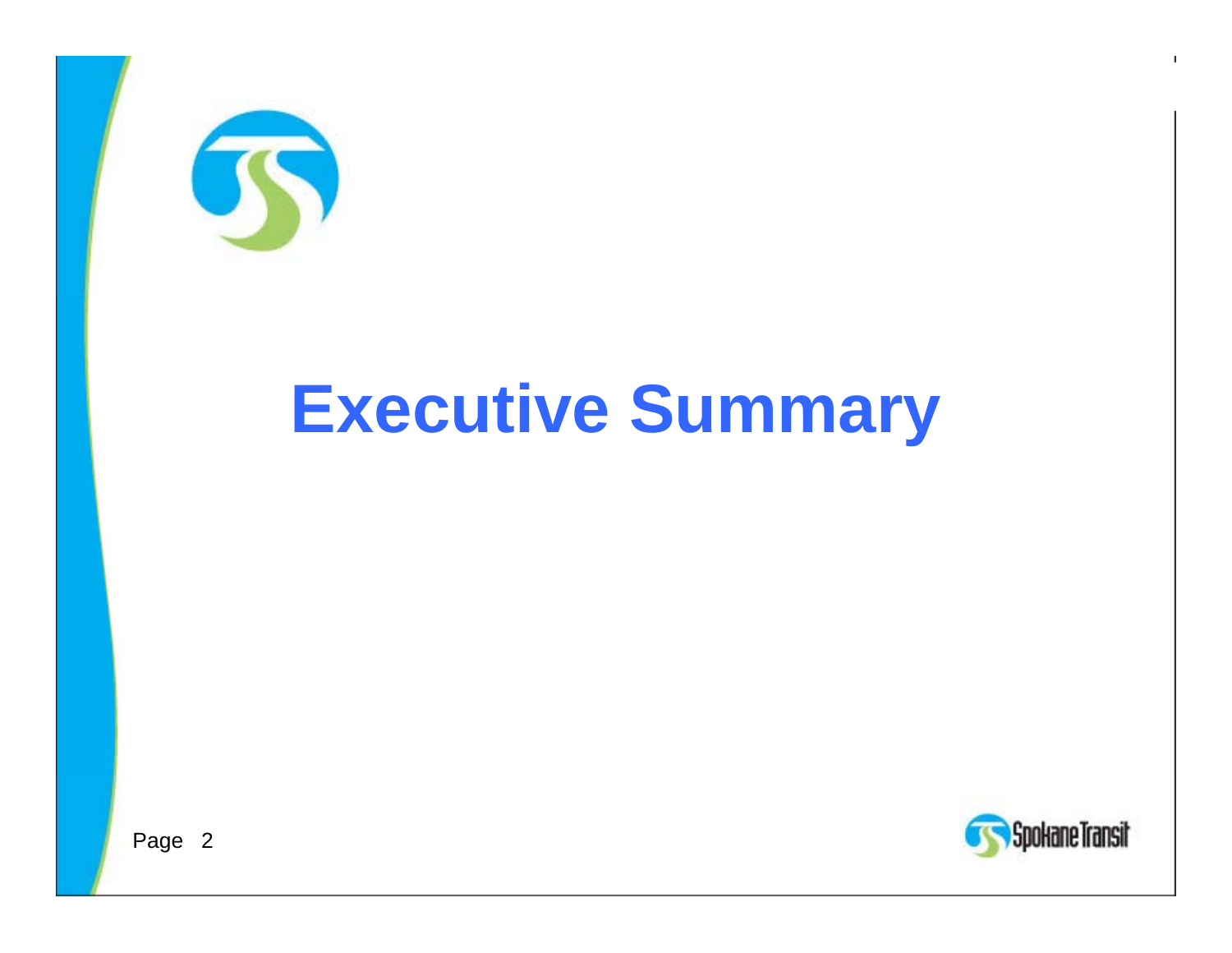

### **Mission**

- $\bullet\,$  We are dedicated to providing safe, accessible, convenient, and efficient public transportation services to Spokane neighborhoods, business and activity centers;
- We are leaders in transportation and a valued partner in the community's social fabric, economic infrastructure, and quality of life;
- We aspire to be a source of pride for the region.

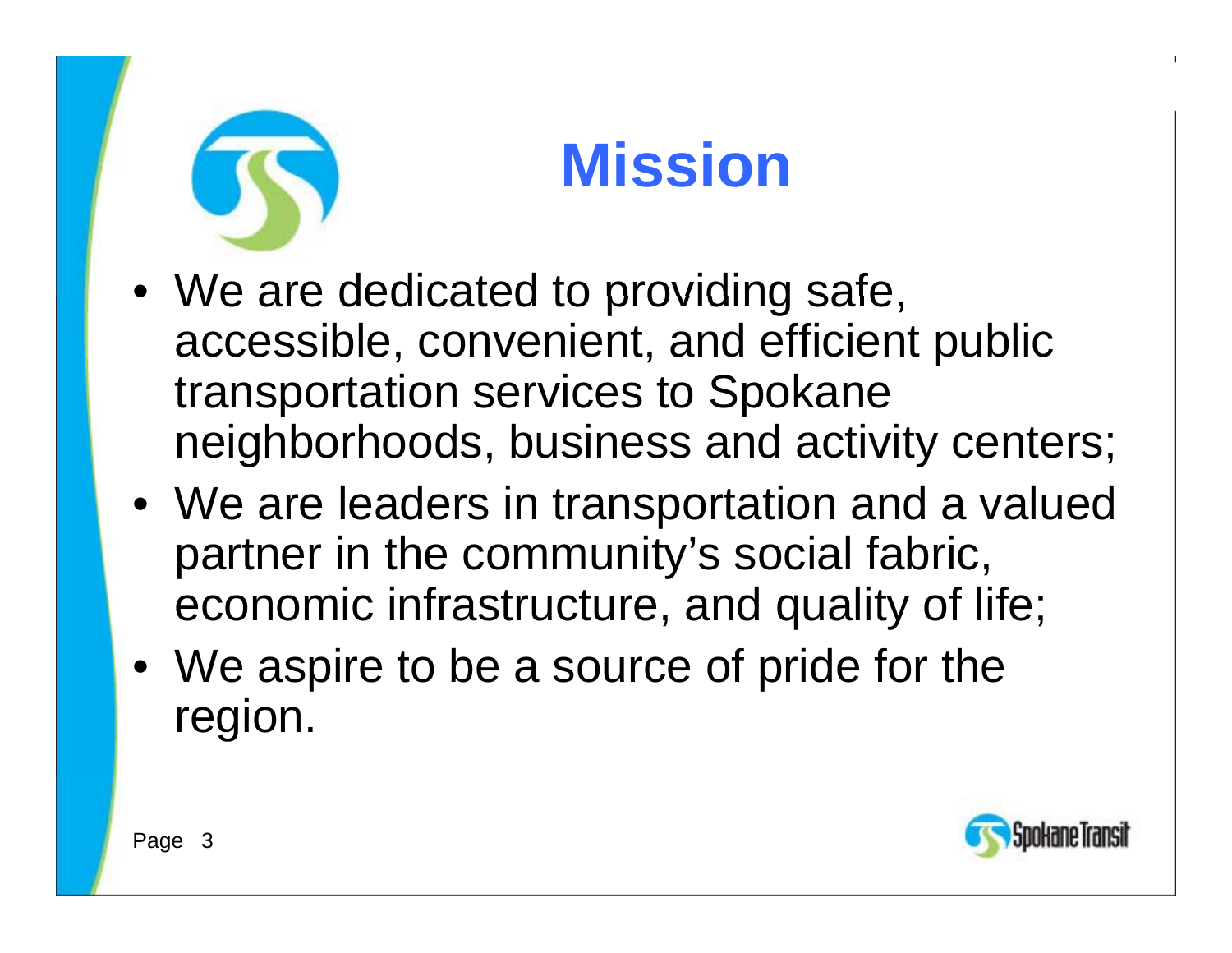

### **Organizational Priorities**

- Emphasize safety in all aspects of our operations
- Provide outstanding customer service
- Earn and retain the communit y's trust
- Provide organizational & employee development

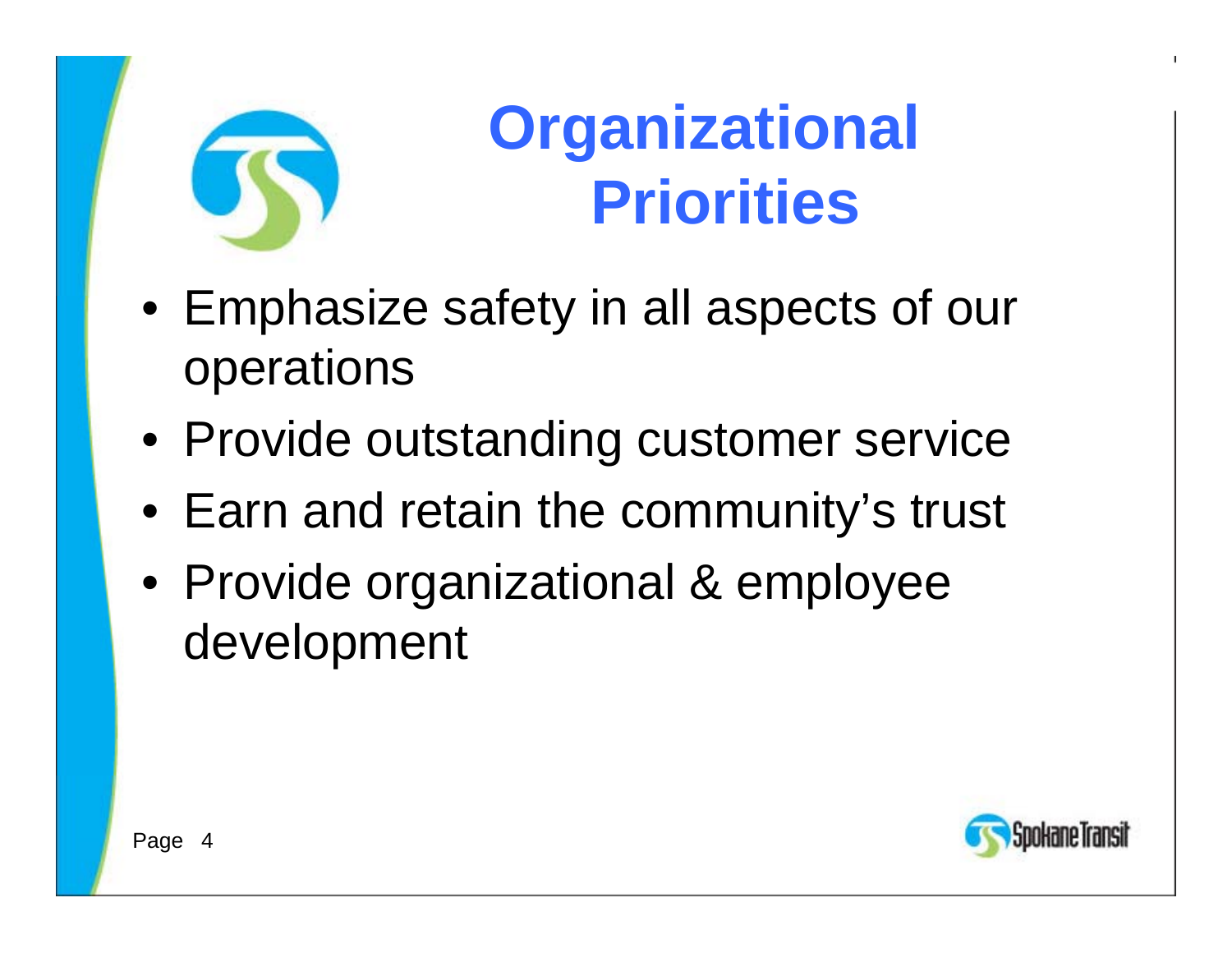# **Budget Priorities for 2009**

- Sustain quality regardless of service level
- Preserve essential capital projects
- Maintain flexibility
- $\bullet\,$  Develop a sustainable plan by avoiding long-term commitments that may not be funded
- Complete Transit 2020 (short and long range plans)

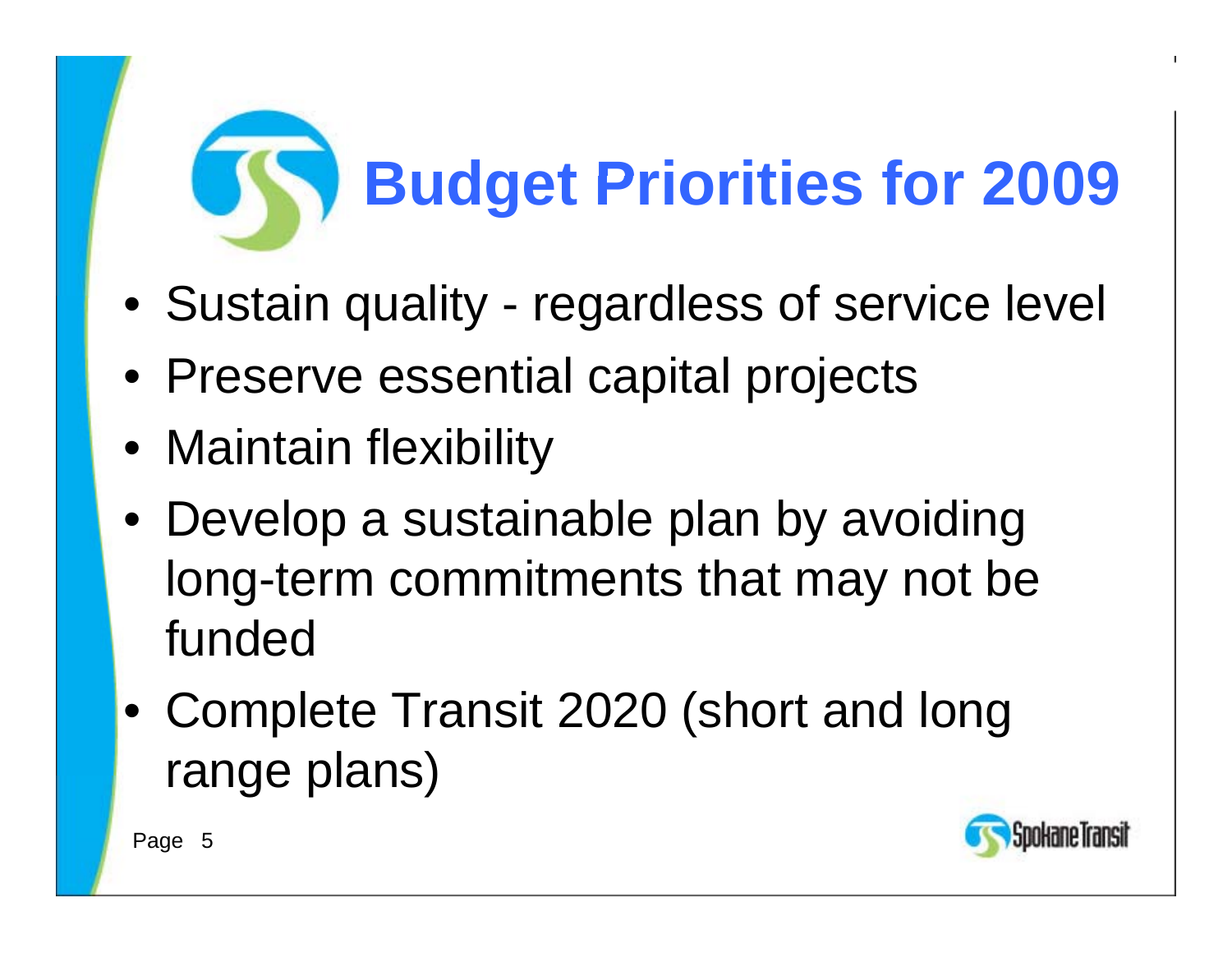

# **Key Objectives**

- Ridership growth that meets or exceeds national average – not less than 4.0% in 2009
- Continue to constrain operating costs to 94% or less of statewide urban average
- $\bullet\,$  Engage the public as we plan for the future

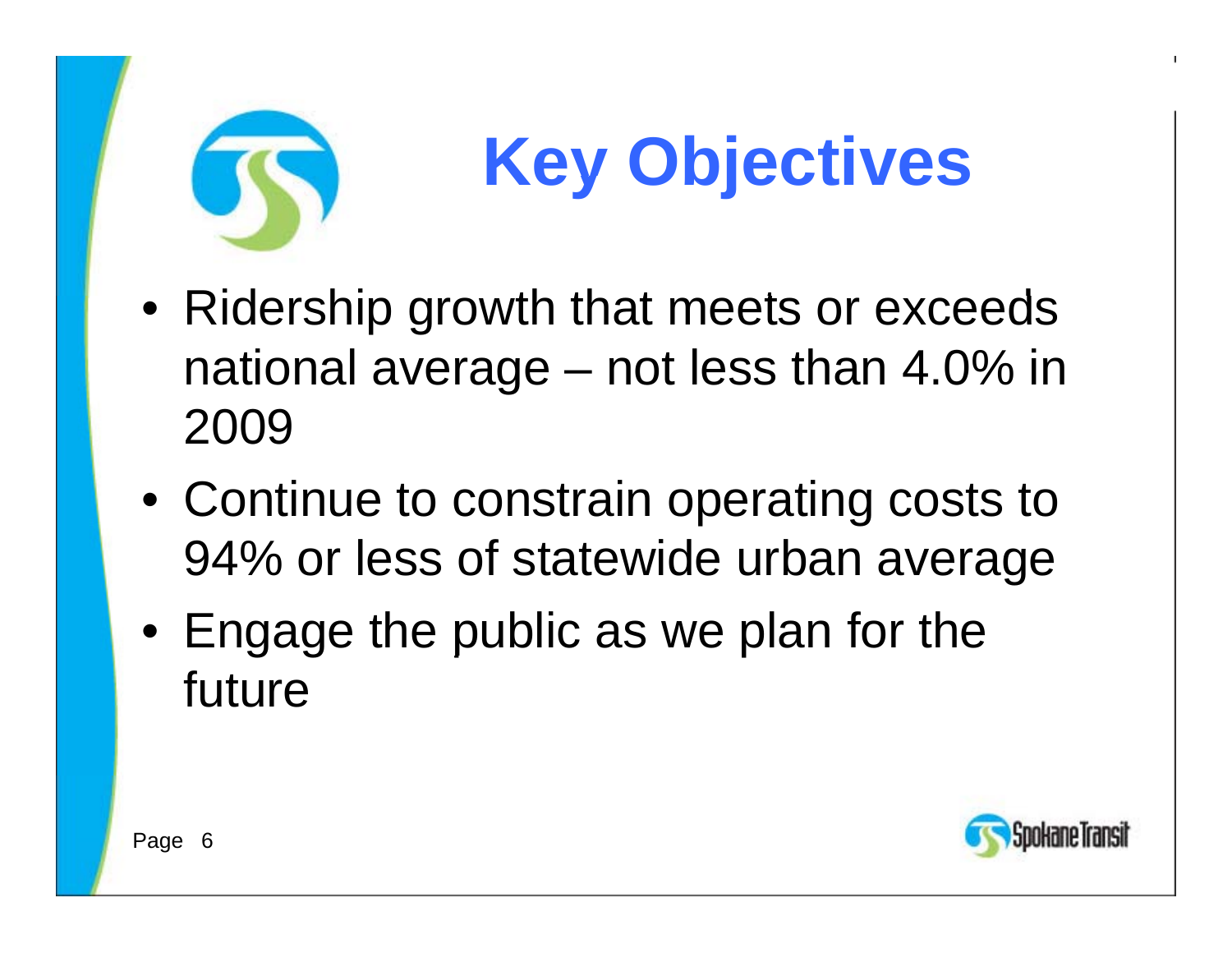

### **Budget Assumptions**

- • Sales Tax Growth: (74% of Total Revenue in 2008 Budget)
	- • $2008: -2.5\%$  (estimated decrease from 2007 actual as of 11/20/08)
	- • $2009: -3.5\%$  (estimated decrease from 2008 projection as of 11/20/08)
	- •2010: +2.0%
	- 2011 & Beyond: +3.0%
	- Sales tax revenue projected to recover to 2007 levels in 2012.
- •Service Hours Increase:

|                      |             | <b>Increase from</b> |
|----------------------|-------------|----------------------|
| <b>Service Hours</b> | 2009 Budget | 2008 Budget          |
| <b>Fixed Route</b>   | 425,889     | $0.8\%$              |
| Paratransit          | 185,680     | $2.6\%$              |
| <b>Vanpool</b>       | 32,509      | 37.8%                |

**UPDATE:** The November 24, 2008 sales tax distribution was lower than anticipated. The YTD unfavorable budget variance is -6.4% and -3.1% as compared to 2007 actual. The financial forecast will be updated when the 2008 results are known. A 0.5% change in the sales tax growth rate results in approximately a \$230K change in revenue.

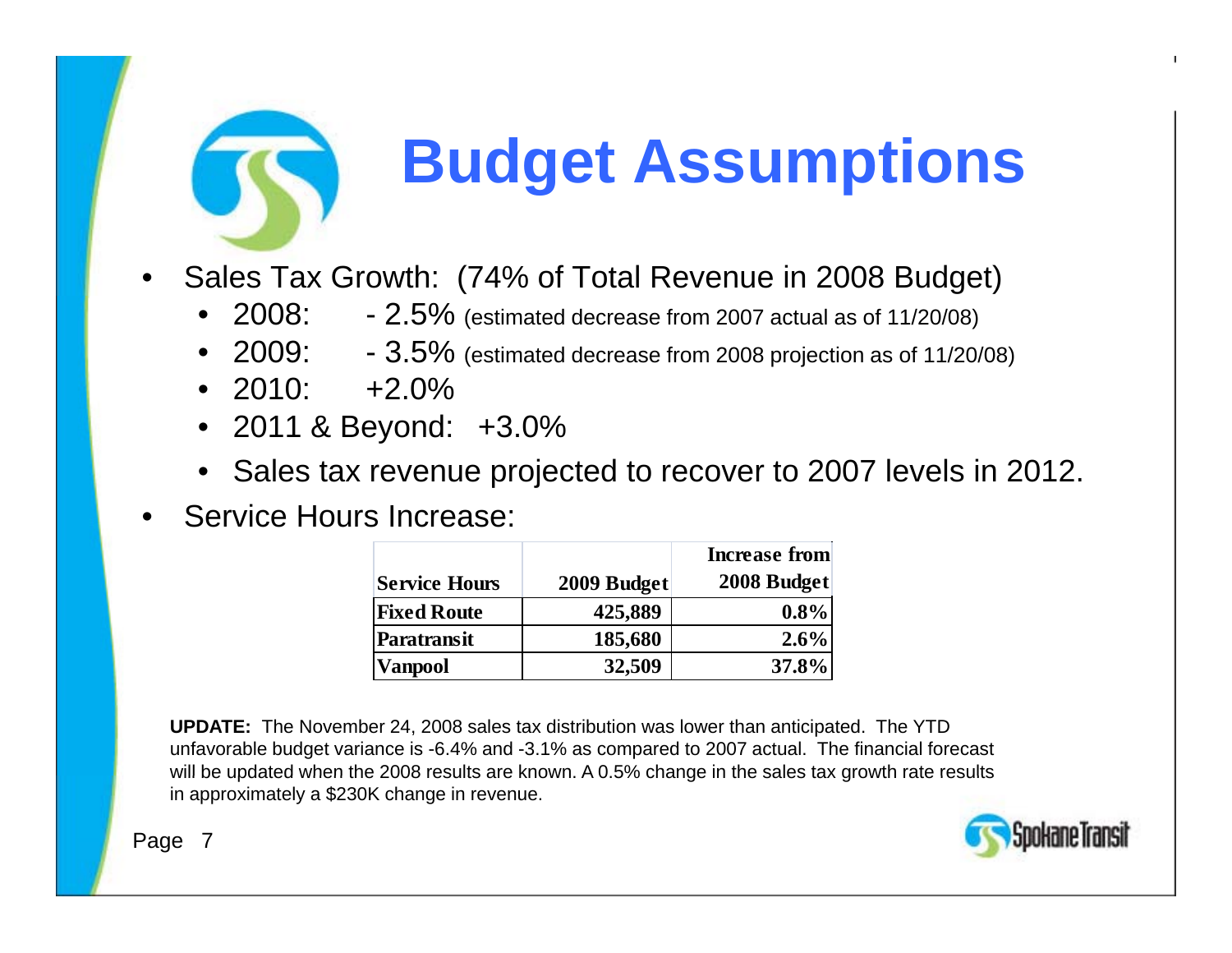

### **Budget Assumptions**

- • Fuel Assumptions
	- 2009 Budget of \$5,991,735 (10.1% of Total Budget)
		- 2009 Budget based upon EIA wholesale plus 50% (approx. 1 Standard Deviation)

|                                       | <b>Per Gallon</b> |                      |         |  |
|---------------------------------------|-------------------|----------------------|---------|--|
|                                       |                   | Avg. Diesel Avg. Gas |         |  |
| 2008 Bud.                             | \$5,362,315       | \$3.10               | \$2.94  |  |
| 2008 Proj.                            | 5,623,345         | \$3.23               | \$2.98  |  |
| <b>Projected Unfavorable Variance</b> | 261,030           | 0.13                 | 0.04    |  |
|                                       | 4.9%              | 4.2%                 | 1.4%    |  |
| 2009 Bud.                             | \$5,991,735       | \$3.38               | \$2.83  |  |
| Change from 2008 projection           | 368,390           | 0.15                 | (0.15)  |  |
| % Change from 2008 projection         | 6.6%              | 4.6%                 | $-5.0%$ |  |
| <b>Change from 2008 Budget</b>        | 629,420           | 0.28                 | (0.11)  |  |
| % Change from 2008 budget             | 11.7%             | 9.0%                 | $-3.7%$ |  |

 $\bullet$ 2009 fuel budget is 48.7% over 2007 actual

•A \$.01 change in diesel = A approx. \$16,000. • $A$  \$.01 change in gas = approx. \$1,400.

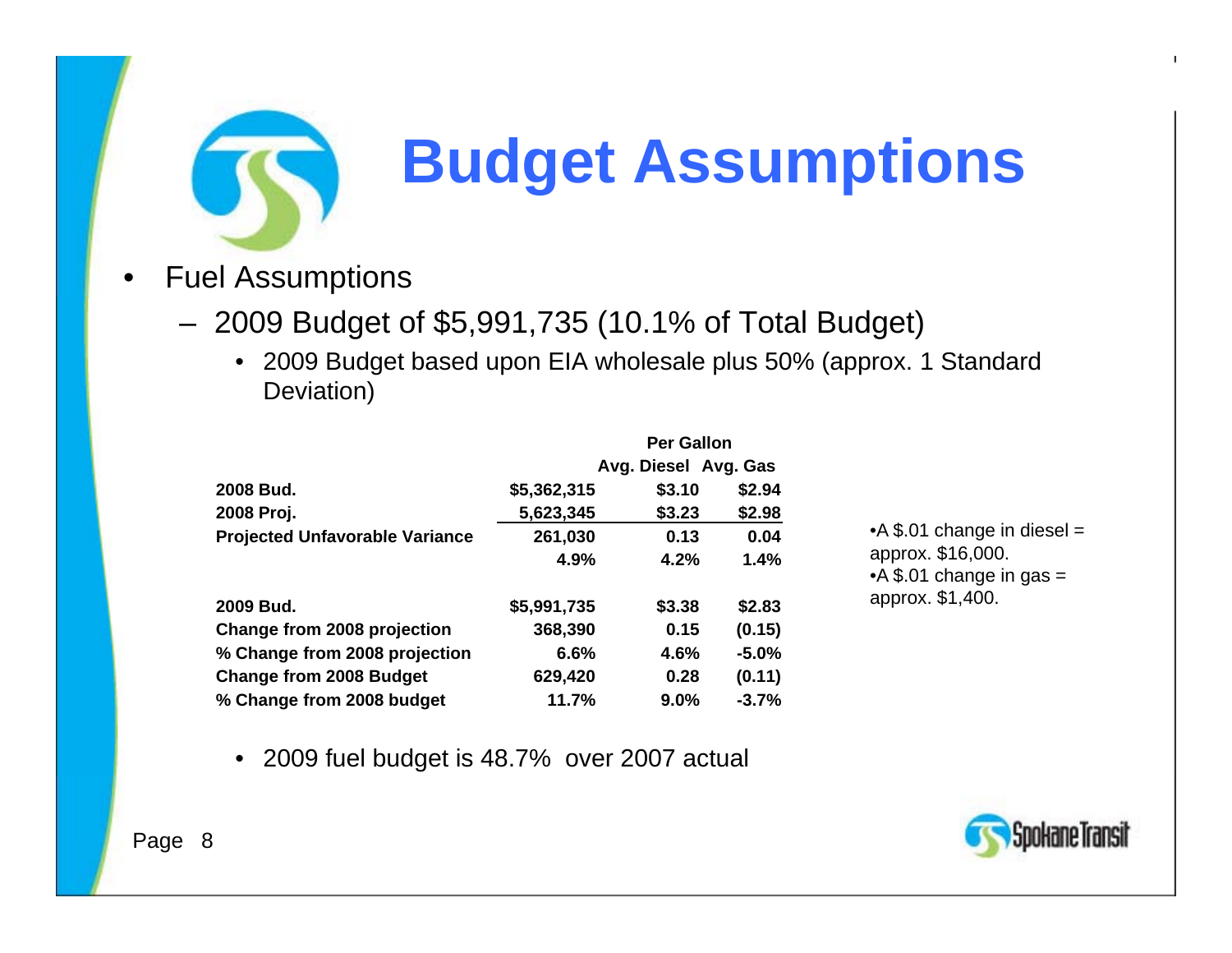

### **Budget Assumptions**

- • Operating Expense (constrained due to economic conditions)
	- Deferred 12 new positions
	- – Deferred market based wage adjustment for nonrepresented employees (on average surveyed positions are at least 6 0% under market) 6.0%
	- – Does not implement expanded service to Liberty Lake and Airport as previously planned

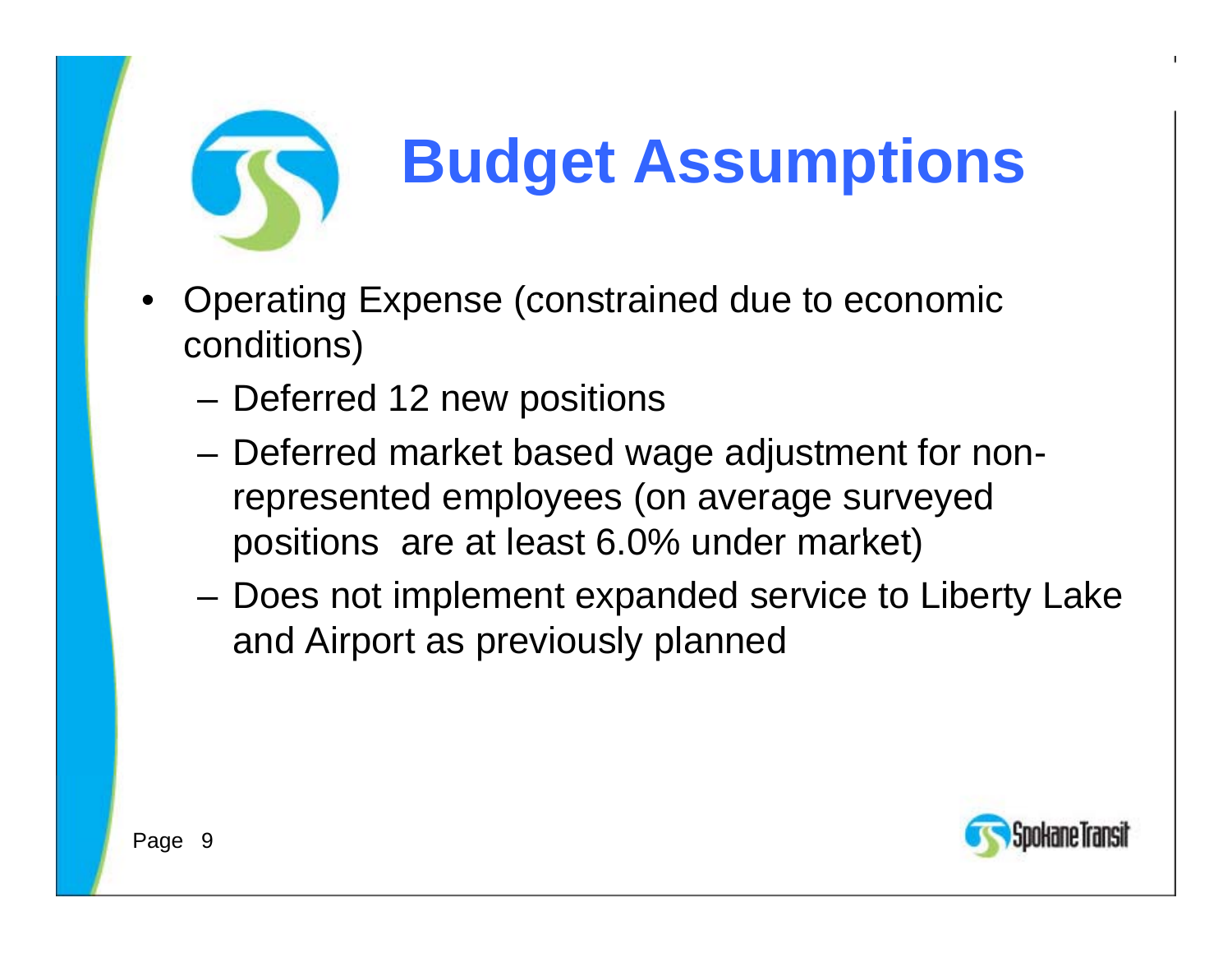

### **Budget Assumptions - Capital Program**

- •Replace only 1990 - 1994 model coaches in 2009 (17) & 2010 (9)<br>Fytend 25 1997 New Flyer coaches to 16-17 vear replacement
	- Extend 25 1997 New Flyer coaches to 16-17 year replacement cycle
- •Vanpool expansion dependent on state funding
- • Smart Bus: onl y cameras are funded in 2009
	- All other components deferred 2 years
	- No GPS bus location information, no real time customer information, & no automatic stop announcements.
- • Replacement of 20+ year old financial, maintenance, HR, payroll, and other administrative infrastructure systems deferred 1 year.
- •Most park & ride lot additions and expansions deferred to 2012 and beyond.
- • Majority of facility maintenance projects deferred to 2010 – 2013.
	- Only "must do" projects in 2009

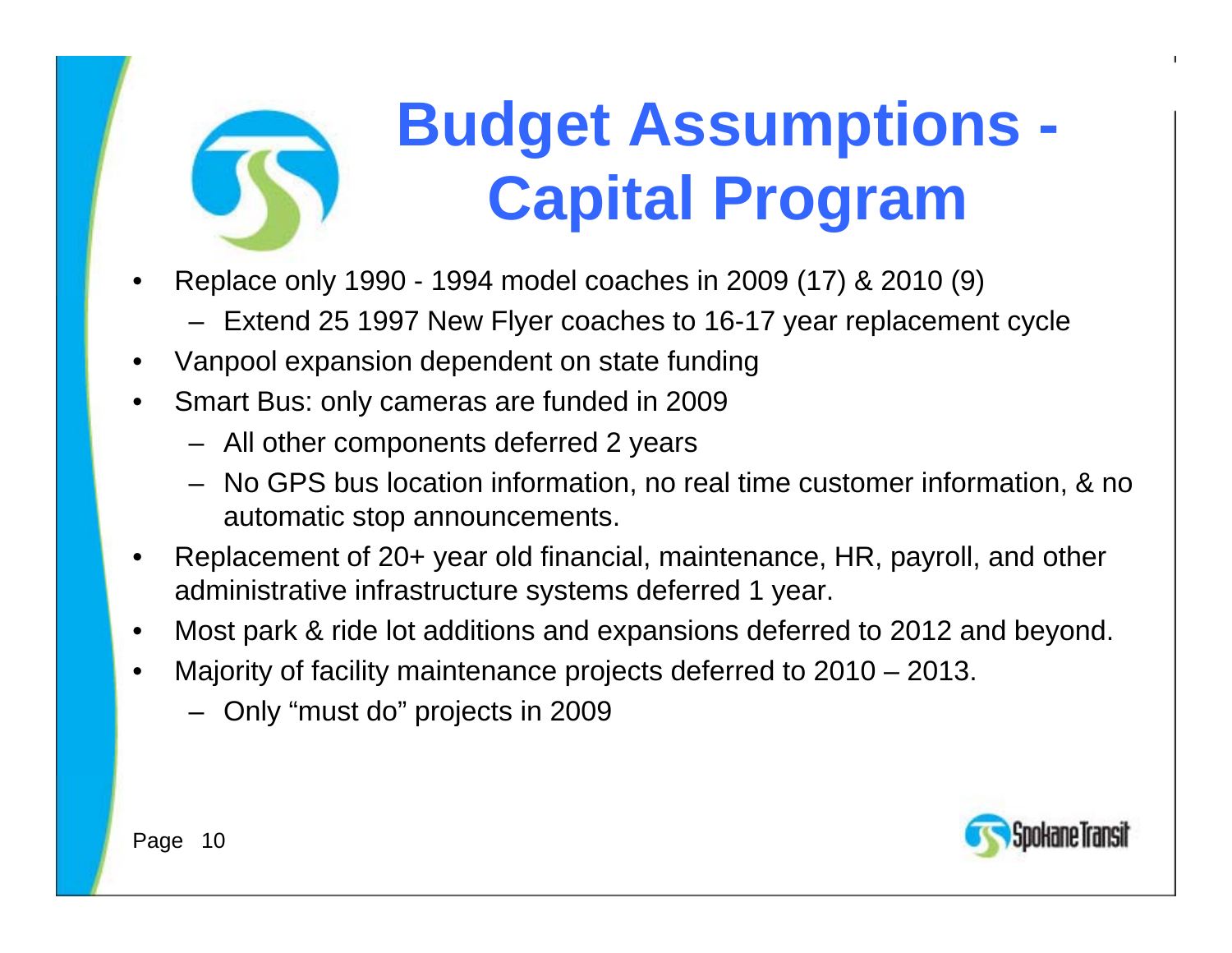### **Spokane Transit 2009 Budget – Source and Use of Funds**

| Revenues:                              |              | <b>Expenditures:</b>                             |                        |
|----------------------------------------|--------------|--------------------------------------------------|------------------------|
| <b>Operating Revenues</b>              | \$8,304,099  | <b>Fixed Route</b>                               | \$40,092,400           |
| <b>Sales Tax</b>                       | 43,993,007   | <b>Paratransit</b>                               | 11,764,281             |
| <b>State Grant</b>                     | 911,210      | <b>Vanpool</b>                                   | 727,538                |
| <b>Miscellaneous</b>                   | 1,636,945    | <b>Plaza</b>                                     | 1,254,789              |
| <b>Federal Prev. Maintenance Grant</b> | 7,216,902    | Administrative                                   | 5,514,527              |
| Subtotal: (Exc. Capital)               | 62,062,164   | <b>Operating Expense</b>                         | 59, 353, 534           |
| <b>State Capital Revenue</b>           | 130,000      | <b>Capital Expenditure</b>                       | 16,883,727             |
| <b>Federal Capital Revenue</b>         | 2,800,000    |                                                  |                        |
| <b>Subtotal: Capital</b>               | 2,930,000    | <b>Total Expenditures</b>                        | 76,237,262             |
|                                        |              | <b>Approved Cooperative Street/Road Projects</b> | 3,265,850              |
| <b>Total Revenue</b>                   | 64,992,164   |                                                  |                        |
| <b>Decrease in Cash</b>                | 14,510,948   | <b>Increase in Cash</b>                          |                        |
| <b>Total Source of Funds</b>           | \$79,503,112 | <b>Total Use of Funds</b>                        | \$79,503,112           |
| Page 11                                |              |                                                  | <b>Spokane Transit</b> |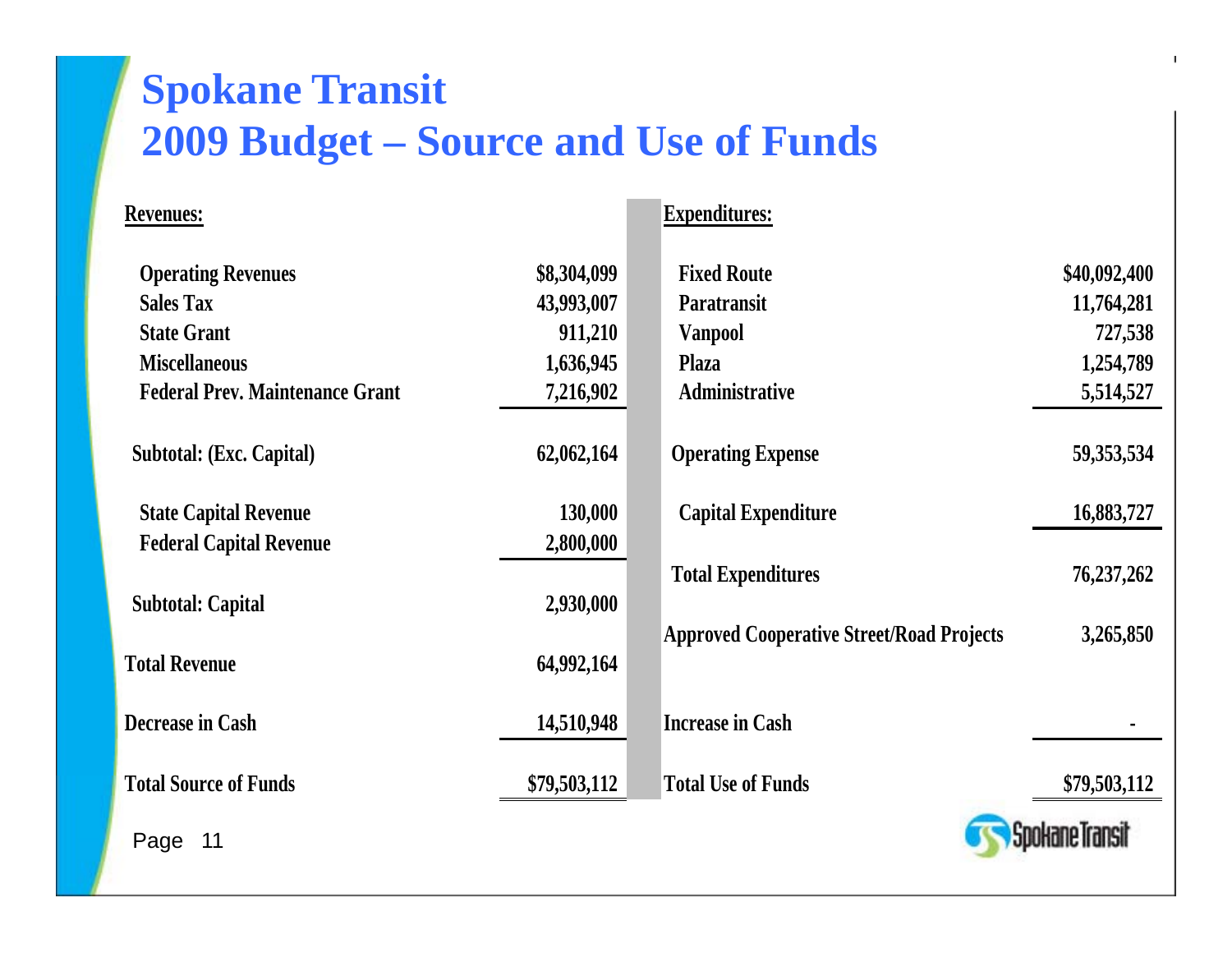#### **SPOKANE TRANSIT SPOKANE TRANSIT 2009 Draft Budget Budget Budget Budget Budget Budget Budget Budget Budget Budget Budget Budget Budget Budget Budget Budget Budget Budget Budget Budget Budget Budget Budget Budget Budget Budget Budget Budget Budget Budget 2009 Budget by Division**

|                                                  | <b>Fixed Route</b>       | Paratransit  | Admin.       | Plaza          | <b>Vanpool</b> | 2009 Budget  |
|--------------------------------------------------|--------------------------|--------------|--------------|----------------|----------------|--------------|
| <b>Estimated Revenues:</b>                       |                          |              |              |                |                |              |
|                                                  |                          |              |              |                |                |              |
| <b>Operating Revenues</b>                        | \$7,355,652              | \$220,909    |              |                | \$727,538      | \$8,304,099  |
| <b>State DOE Reimbursements</b>                  |                          |              |              |                |                |              |
| <b>Sales Tax</b>                                 |                          |              | \$43,993,007 |                |                | 43,993,007   |
| <b>State Grant</b>                               |                          |              | 911,210      |                |                | 911,210      |
| <b>Miscellaneous</b>                             |                          |              | 1,540,431    | 96,514         |                | 1,636,945    |
| <b>Federal Prev. Maintenance Grant</b>           |                          |              | 7,216,902    |                |                | 7,216,902    |
| Subtotal: (Exc. Capital)                         | \$7,355,652              | \$220,909    | \$53,661,550 | \$96,514       | \$727,538      | \$62,062,164 |
|                                                  |                          |              |              |                |                |              |
| <b>State Capital Revenue</b>                     |                          |              | 130,000      |                |                | 130,000      |
| <b>Federal Capital Revenue</b>                   |                          |              | 2,800,000    |                |                | 2,800,000    |
| <b>Subtotal: Capital</b>                         | $\overline{\phantom{a}}$ |              | \$2,930,000  | $\blacksquare$ | $\blacksquare$ | 2,930,000    |
|                                                  |                          |              |              |                |                |              |
| <b>Total Revenue</b>                             | \$7,355,652              | \$220,909    | \$56,591,550 | \$96,514       | \$727,538      | \$64,992,164 |
| <b>Decrease in Cash</b>                          |                          |              | 14,510,948   |                |                | 14,510,948   |
| <b>Total Source of Funds</b>                     | \$7,355,652              | \$220,909    | \$71,102,498 | \$96,514       | \$727,538      | \$79,503,112 |
| <b>Estimated Expenditures:</b>                   |                          |              |              |                |                |              |
| <b>Transportation</b>                            | \$28,111,915             | \$10,477,332 |              | \$297,378      | \$334,892      | \$39,221,517 |
| <b>Maintenance</b>                               | 8,456,604                | 963,910      |              | 617,700        | 77,825         | 10,116,040   |
| <b>Administration</b>                            | 3,523,881                | 323,039      | \$5,514,527  | 339,711        | 314,821        | 10,015,978   |
| <b>Operating Expense</b>                         | \$40,092,400             | \$11,764,281 | \$5,514,527  | \$1,254,789    | \$727,538      | \$59,353,534 |
| <b>Capital Expenditure</b>                       |                          |              | 16,883,727   |                |                | 16,883,727   |
| <b>Total Expenditures</b>                        | \$40,092,400             | \$11,764,281 | \$22,398,254 | \$1,254,789    | \$727,538      | \$76,237,262 |
| <b>Approved Cooperative Street/Road Projects</b> |                          |              | 3,265,850    |                |                | 3,265,850    |
| <b>Amount To Reserves</b>                        |                          |              |              |                |                |              |
| <b>Total Use of Funds</b>                        | \$40,092,400             | \$11,764,281 | \$25,664,104 | \$1,254,789    | \$727,538      | \$79,503,112 |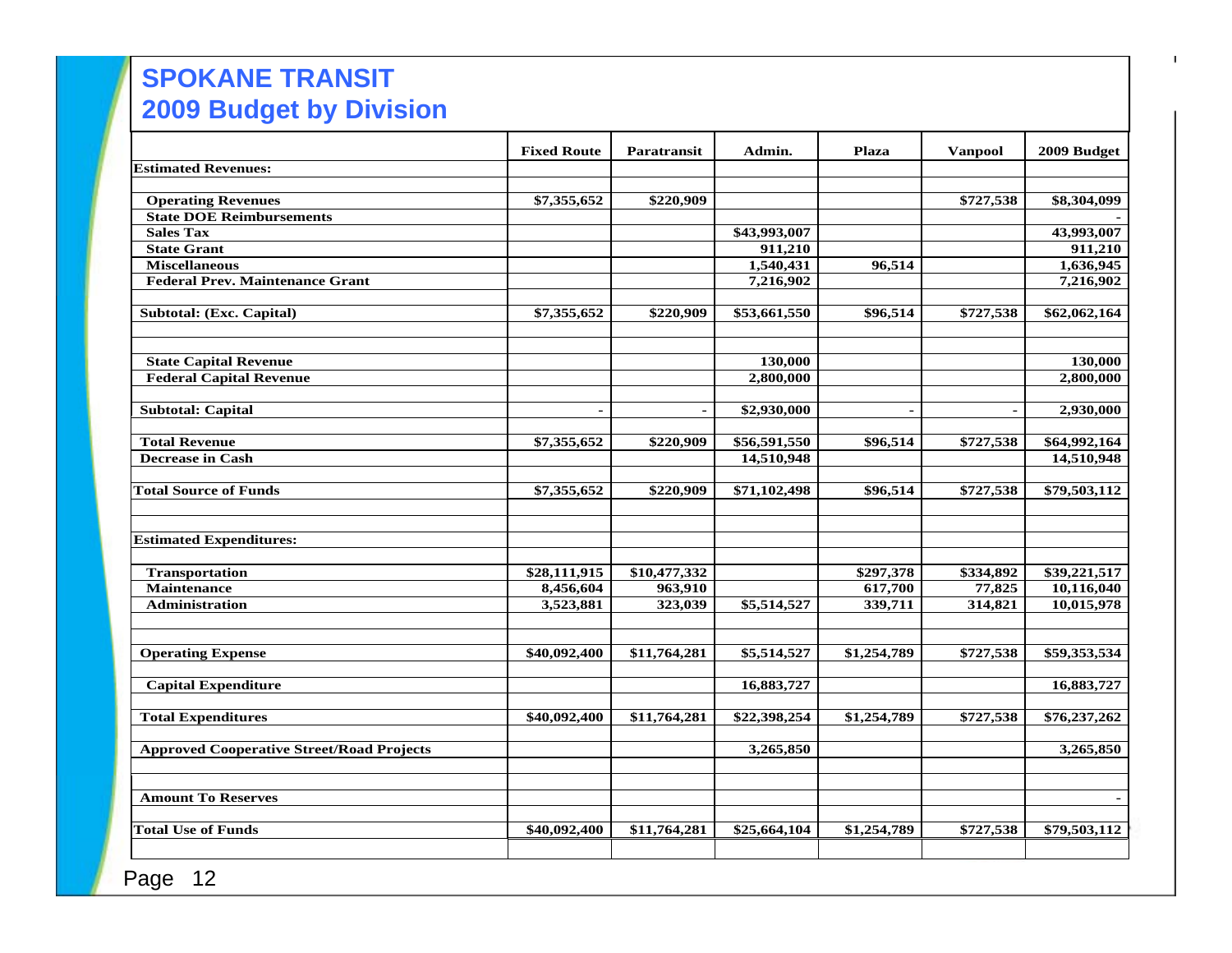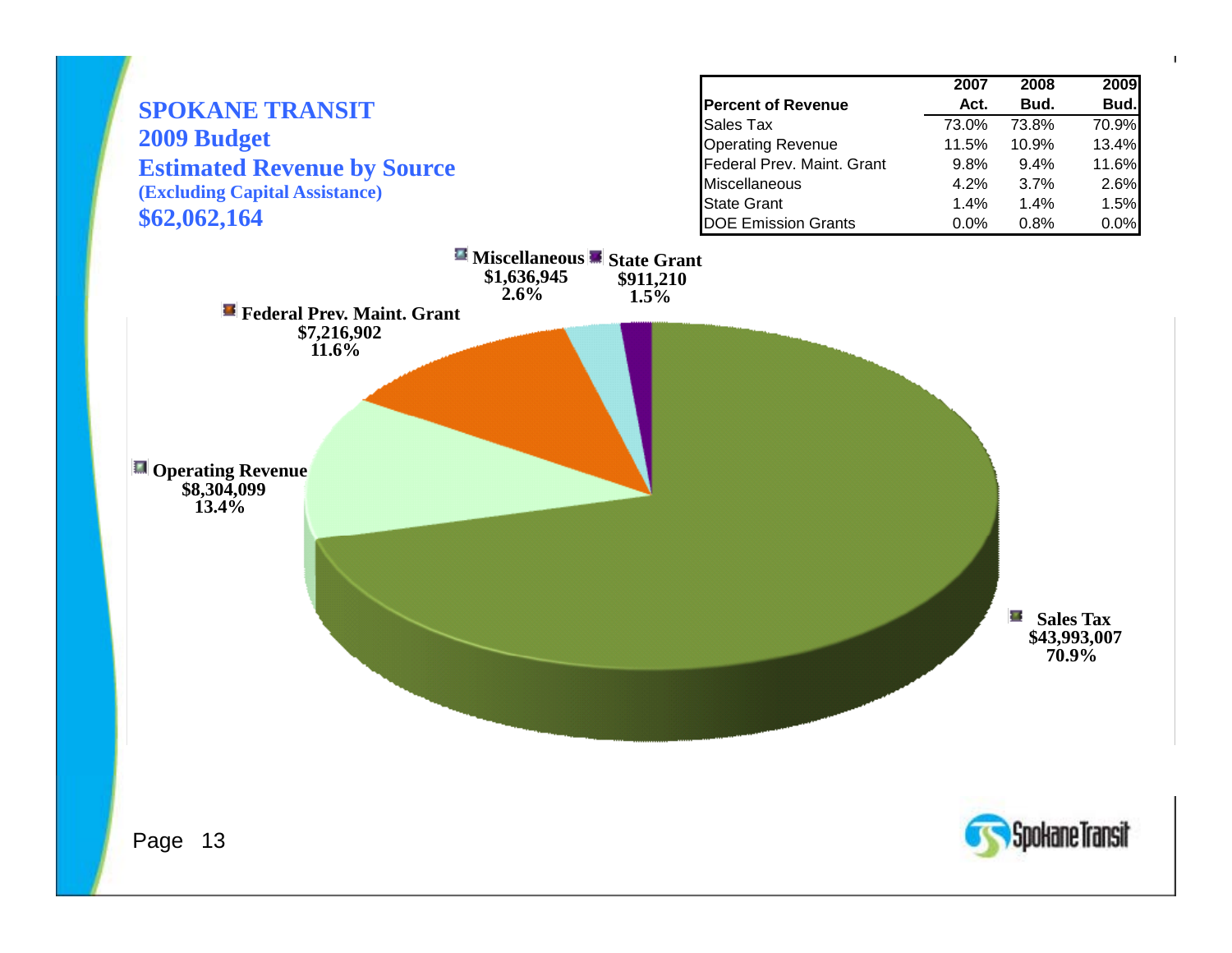#### **SPOKANE TRANSIT 2009 Budget Expense by Division CONSUMERTY Administrative** 9.2% 9.4% 9.3% **(Excluding Capital Expenditures & Cooperative Projects) \$59,353,534**

|                           | 2007  | 2008  | 2009  |
|---------------------------|-------|-------|-------|
| <b>Percent of Expense</b> | Act.  | Bud.  | Bud.  |
| <b>Fixed Route</b>        | 68.0% | 68.3% | 67.5% |
| Paratransit               | 19.6% | 19.1% | 19.8% |
| Administrative            | 9.2%  | 9.4%  | 9.3%  |
| Plaza                     | 2.2%  | 2.3%  | 2.1%  |
| Vanpool                   | 0.9%  | 0.9%  | 1.2%  |

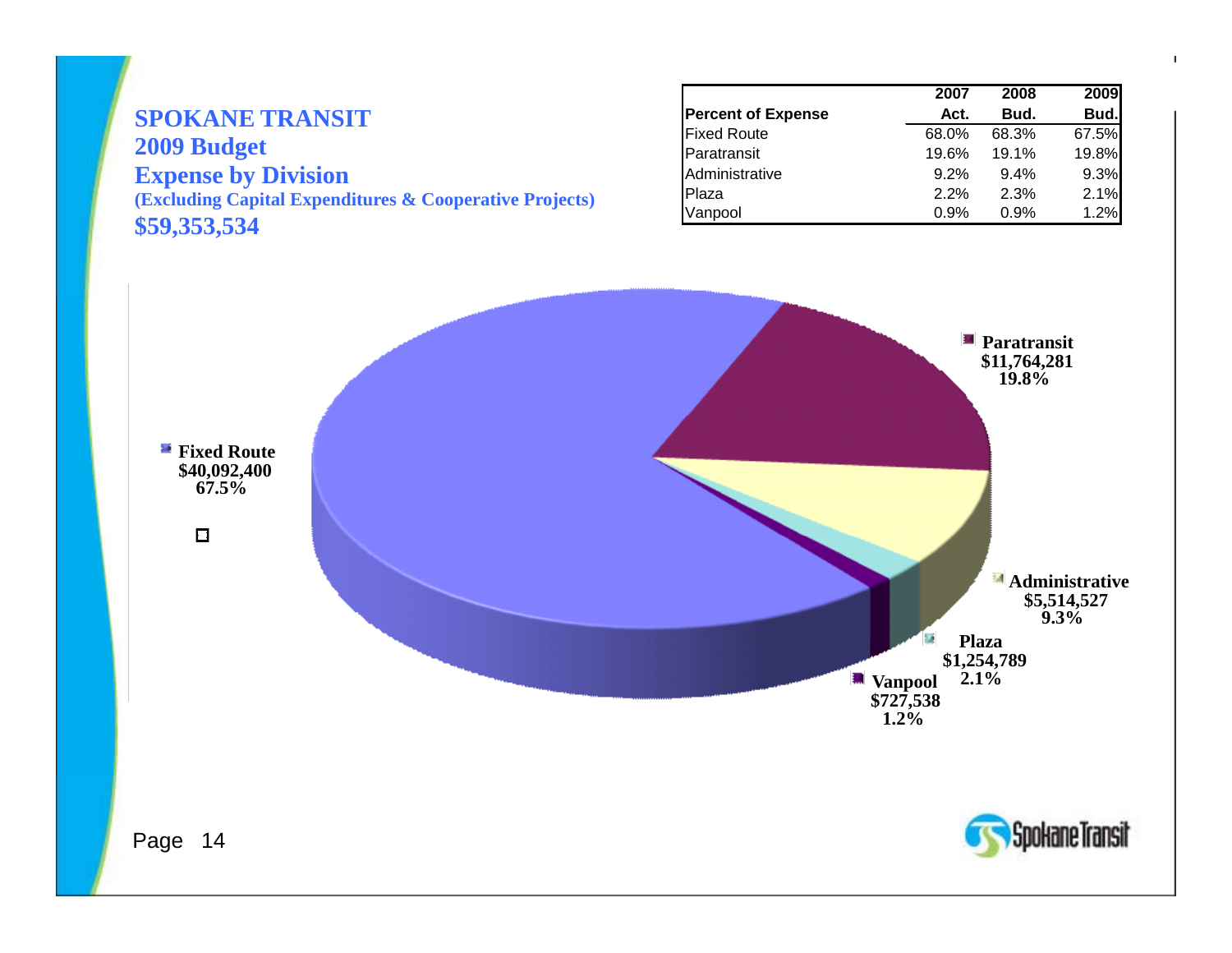# **Capital Budget Summary**

|                                                     | 2009 Budget  | 2008 Budget  | <b>Change From 2008 Budget</b> |           |  |
|-----------------------------------------------------|--------------|--------------|--------------------------------|-----------|--|
| Vehicles (Buses, Vans, & Support)                   | \$8,955,400  | \$8,776,000  | \$179,400                      | 2.0%      |  |
| <b>Facilities and Equipment</b>                     | 1,725,857    | 2,117,980    | (392, 123)                     | $-18.5%$  |  |
| Customer Service, Technology, and Planning Projects | 6,202,470    | 13,394,401   | (7, 191, 931)                  | $-53.7\%$ |  |
| Total                                               | \$16,883,727 | \$24,288,381 | $(\$7,404,654)$                | $-30.5\%$ |  |

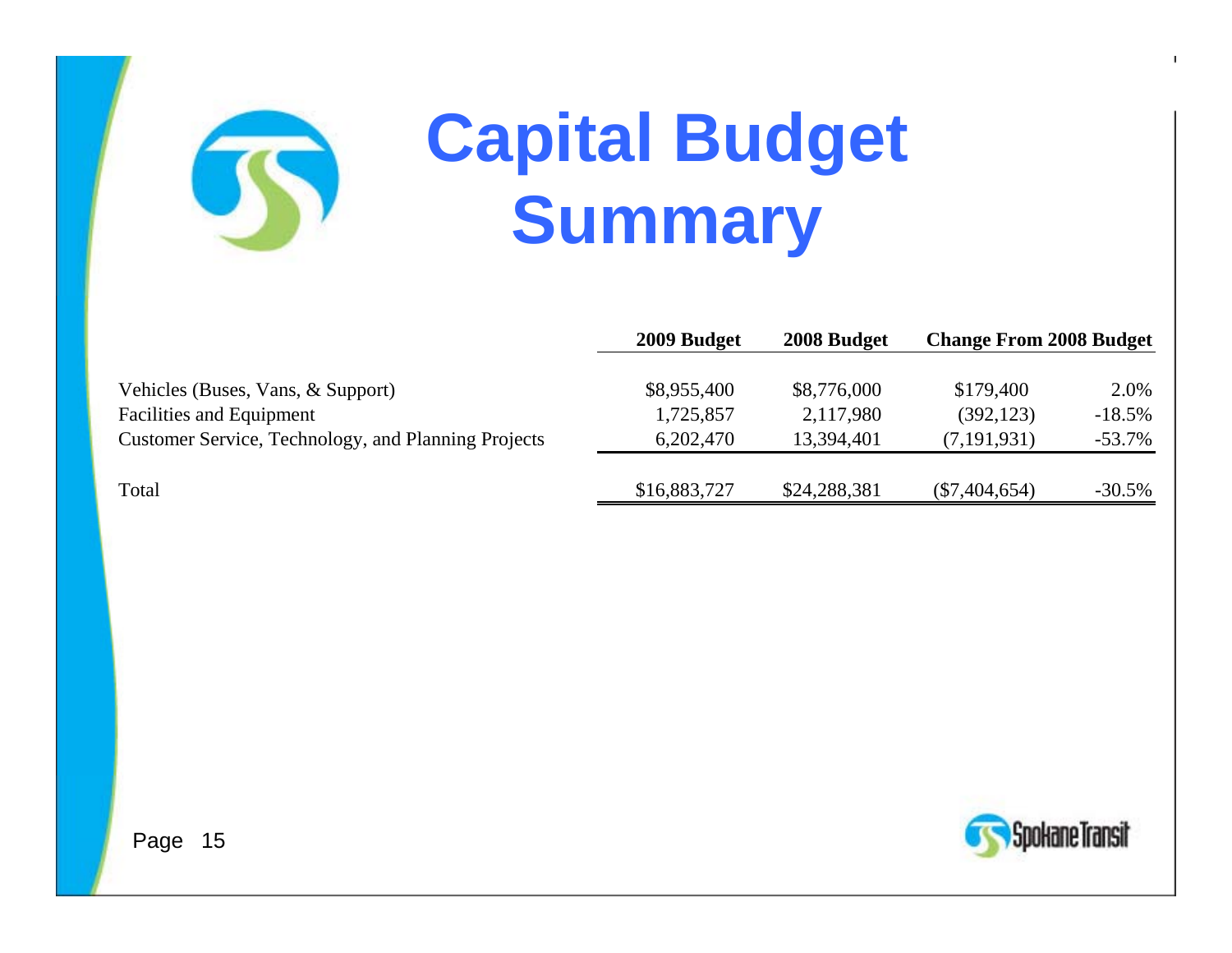

### **Position and Wage Adjustments**

|                                                                                                                           |               | <b>Wages</b> |              | <b>Benefits</b> |               | Total  |
|---------------------------------------------------------------------------------------------------------------------------|---------------|--------------|--------------|-----------------|---------------|--------|
| Rideshare Supervisor: upgrade from grade 9 to 11                                                                          | $\mathcal{S}$ | 3,193        | $\mathbb{S}$ | 455             | $\mathbb{S}$  | 3,648  |
| PC Specialist: position eliminated and changed to Network<br>Administrator                                                |               | 8,616        |              | 2,798           |               | 11,414 |
| <b>Assistant Fixed Route Manager: increased responsibility</b>                                                            |               | 7,193        |              | 2,227           |               | 9,420  |
| Safety Officer: increased responsibility - job title changed to<br>Assistant Manager - Safety & Security / Safety Officer |               | 1,945        |              | 585             |               | 2,530  |
| 1st Class Mechanic: position eliminated and changed to<br>Foreman                                                         |               | 6,762        |              | 1,691           |               | 8,453  |
| <b>Total Estimated Wage &amp; Benefits Increase:</b>                                                                      |               | 27,709       | \$           | 7,756           | $\mathbf{\$}$ | 35,465 |
| 16<br>Page                                                                                                                |               |              |              |                 |               |        |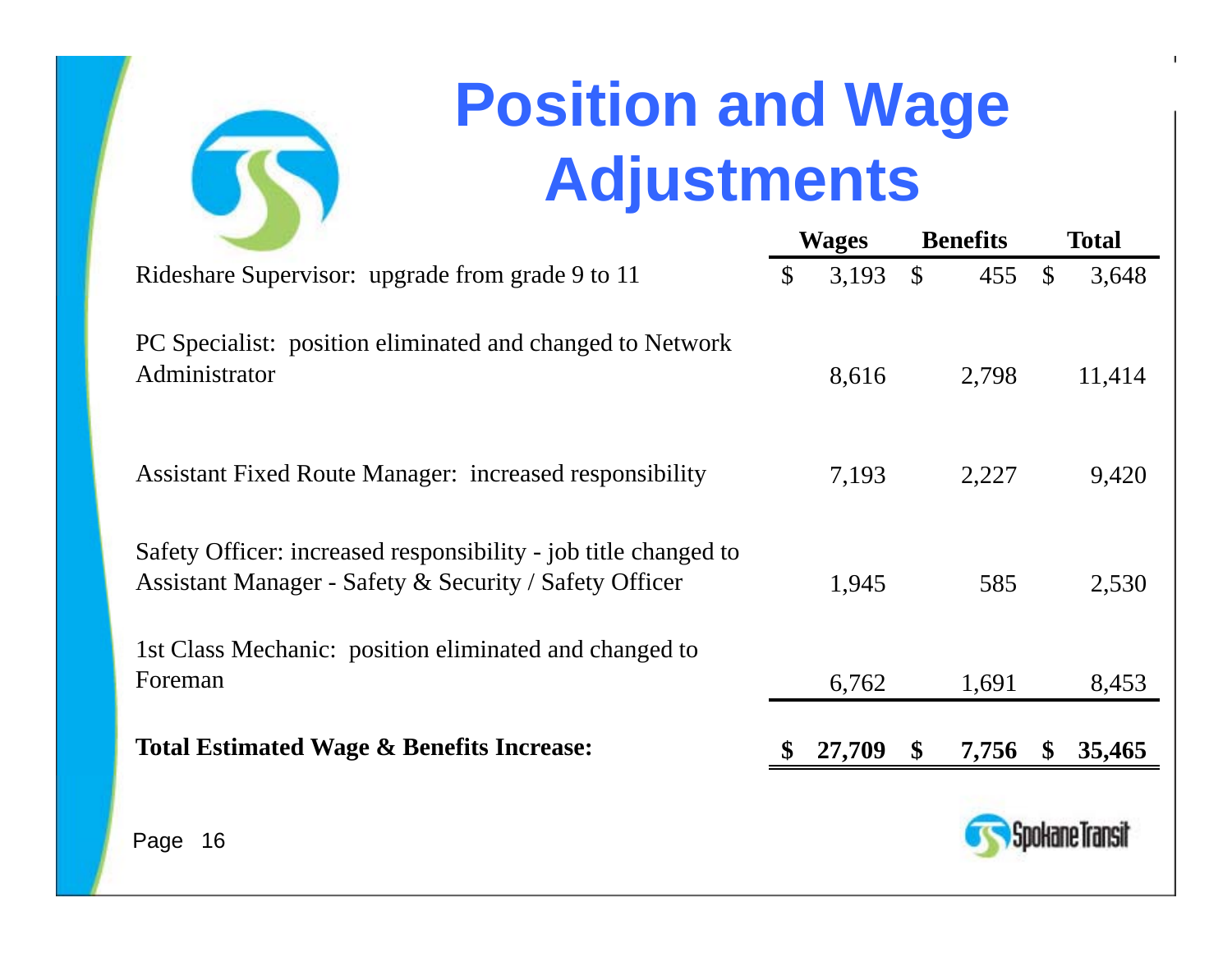### **Spokane Transit Staff for 2009 Budget for**

|                                               |               |                |                | <u>Proposea</u> |               |
|-----------------------------------------------|---------------|----------------|----------------|-----------------|---------------|
|                                               | <b>FUNDED</b> | <b>FUNDED</b>  | <b>FUNDED</b>  | <b>FUNDED</b>   |               |
|                                               | 1/1/06        | 1/1/07         | 01/01/08       | 1/1/09          | <b>Change</b> |
| 01 FIXED ROUTE DIVISION                       |               |                |                |                 |               |
| <b>STAFFING TOTALS:</b>                       | 381.5         | 386.5          | 415.5          | 412.5           | $-3$          |
| % CHANGE FROM 2006 (STAFFING)                 |               | 1.3%           | 8.9%           | 8.1%            |               |
| <b>TOTAL REVENUE HOURS</b>                    | 403.777       | 408,354        | 422,599        | 425,889         |               |
| % CHANGE FROM 2006 (SERVICE)                  |               | 1.1%           | 4.7%           | 5.5%            |               |
| 02 PARATRANSIT DIVISION                       |               |                |                |                 |               |
| <b>STAFFING TOTALS:</b>                       | 91.75         | 92.75          | 93.75          | 93.75           | 0             |
| % CHANGE FROM 2006 (STAFFING)                 |               | 1.1%           | 2.2%           | 2.2%            |               |
| REVENUE HOURS-DIRECTLY OPERATED               | 89,590        | 91,035         | 90,543         | 90,008          |               |
| % CHANGE FROM 2006 (DIRECTLY OPERATED)        |               | 1.6%           | 1.1%           | 0.5%            |               |
| <b>REVENUE HOURS-PURCHASED TRANSPORTATION</b> | 77,719        | 79,383         | 90,362         | 95,672          |               |
| % CHANGE FROM 2006 (PURCHASED TRANSPORTATION) |               | 2.1%           | 16.3%          | 23.1%           |               |
| <b>TOTAL REVENUE HOURS</b>                    | 167,309       | 170,418        | 180,905        | 185,680         |               |
| % CHANGE FROM 2006 (ALL SERVICE)              |               | 1.9%           | 8.1%           | 11.0%           |               |
| <b>03 ADMINISTRATIVE DIVISION</b>             |               |                |                |                 |               |
| <b>STAFFING TOTALS:</b>                       | 32.25         | 33.5           | 35.5           | 35.5            | $\mathbf{0}$  |
| % CHANGE FROM 2006 (STAFFING)                 |               | 3.9%           | 10.1%          | 10.1%           |               |
| 05 RIDESHARE DIVISION                         |               |                |                |                 |               |
| <b>STAFFING TOTALS:</b>                       | 3             | $\overline{2}$ | $\overline{2}$ | $\overline{2}$  | $\mathbf{0}$  |
| % CHANGE FROM 2006 (STAFFING)                 |               | $-33.3%$       | $-33.3%$       | $-33.3%$        |               |
| <b>REVENUE HOURS</b>                          | 17,408        | 22,728         | 23,589         | 32,509          |               |
| % CHANGE FROM 2006 (SERVICE)                  |               | 30.6%          | 35.5%          | 86.7%           |               |
| <b>STAFFING GRAND TOTAL:</b>                  | 508.5         | 514.75         | 546.75         | 543.75          | -3            |
| % CHANGE FROM 2006 (STAFFING)                 |               | 1.2%           | 7.5%           | 6.9%            |               |
| <b>REVENUE HOURS</b>                          | 588,494       | 601,500        | 627,093        | 644,078         |               |
| % CHANGE FROM 2006 (SERVICE)                  |               | 2.2%           | 6.6%           | 9.4%            |               |

**Proposed**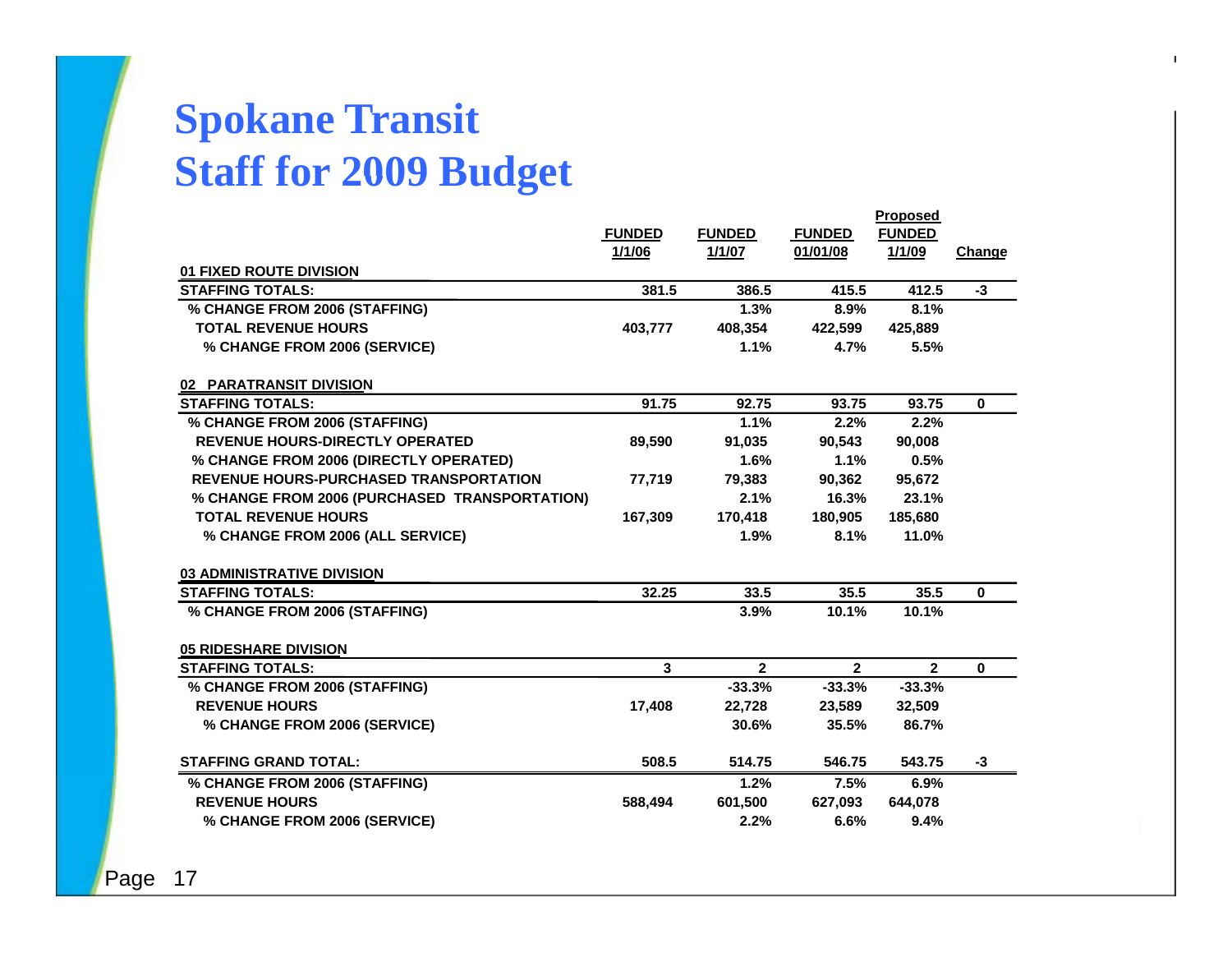#### **SPOKANE TRANSIT Changes Impacting 2009 Operating Budget Spokane Transit Changes Impacting 2009 Budget Compared to 2008 Budget** *P***<sub>2</sub> Incr. v<sub>2</sub> Incr.** *v***<sub>2</sub> Incr.** *v***<sub>2</sub> Incr.** *v***<sub>2</sub>**

| Compared to 2000 Duuget                                                  |              | % Incr. vs 2008<br><b>Budget</b> |
|--------------------------------------------------------------------------|--------------|----------------------------------|
| 2008 Adopted Budget                                                      | \$57,264,561 |                                  |
| <b>Less Nonrecurring Expenses: DOE Emissions &amp; Facility Painting</b> | (760,000)    |                                  |
| 2008 Adopted Budget Adjusted for Nonrecurring Expenses                   | \$56,504,561 |                                  |
| 2009 Draft Budget                                                        | 59,353,534   |                                  |
| <b>2009 Operating Budget Increase</b>                                    | \$2,848,973  | $5.0\%$                          |
|                                                                          |              | $1.8\%$                          |
| <b>Labor (See Below)</b>                                                 | \$1,006,168  |                                  |
| <b>Fuel</b>                                                              | 629,420      | $1.1\%$                          |
| <b>Benefits (5% Medical Increase)</b>                                    | 347,629      | $0.6\%$                          |
| <b>Services - Excl. DOE Emissions &amp; Facility Painting</b>            | 188,832      | $0.3\%$                          |
| Materials - Excl. Fuel (Tires \$100K)                                    | 218,382      | $0.4\%$                          |
| Miscellaneous (Includes \$125K 2008 Unbudgeted Expenses)                 | 198,572      | $0.4\%$                          |
| <b>Utilities, Insurance, Taxes &amp; Leases</b>                          | 259,970      | $0.5\%$                          |
| <b>2009 Operating Budget Increase</b>                                    | \$2,848,973  | $5.0\%$                          |

#### **Labor Increases**

**ATU 1015: 3.2% 10/08, 3.3% 10/09 and 1 position adjustment (wage and benefits \$8,453)**

**AFSCME 3939: 2.5% 07/08, contract expires June 2009**

**ATU 1598: 2.25% 01/08, contract expires December 2008**

Non-Represented: 3.4% (market based wage adjustment deferred) and 4 position adjustments (wage and benefits \$27,012)

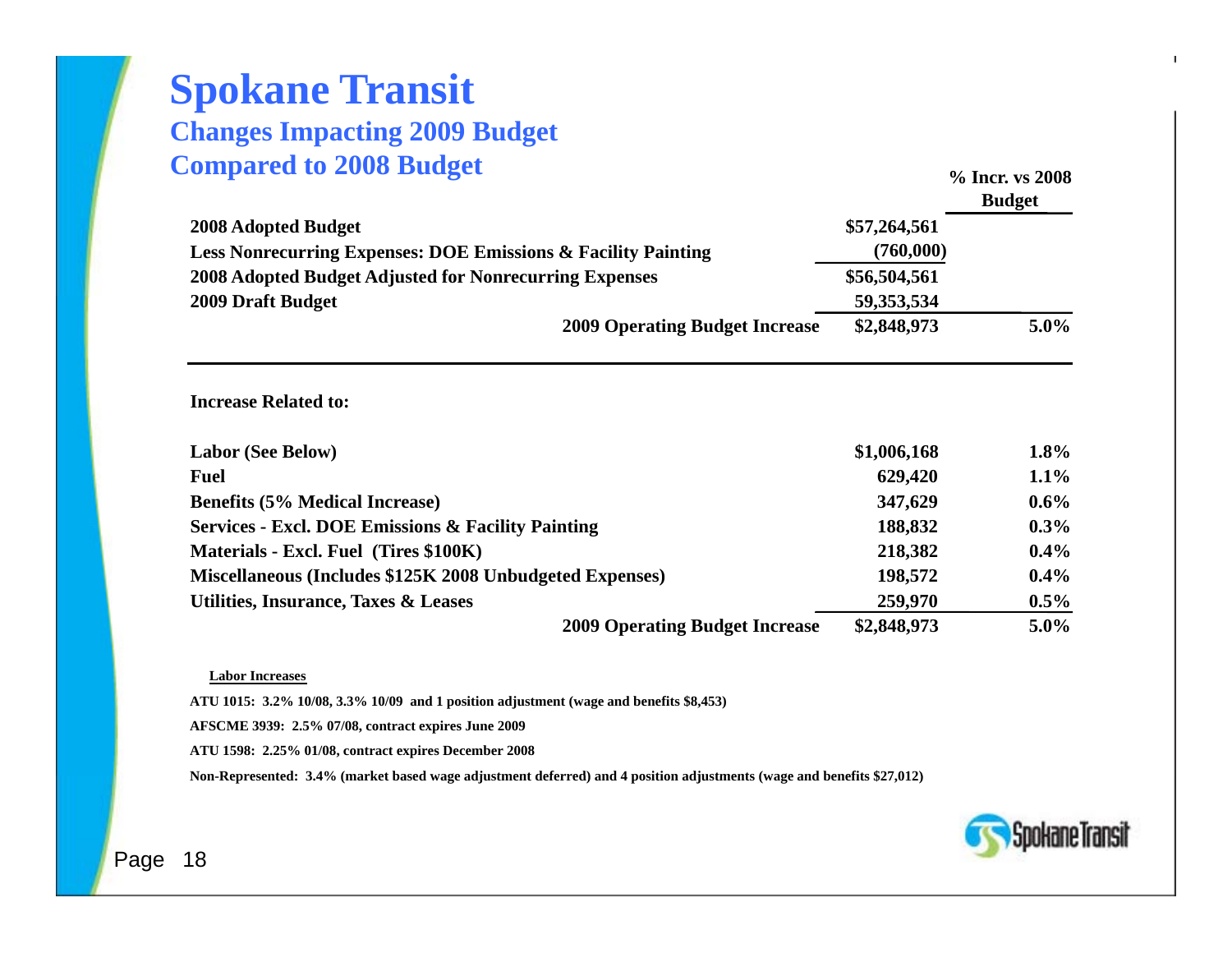#### **SPOKANE TRANSIT Spokane Transit**

#### **November 20, 2008 2009 Budget – Cash and Reserves Analysis**

|                                                             | 2009 Budget      |  |
|-------------------------------------------------------------|------------------|--|
| <b>OPERATING ACTIVITIES</b>                                 |                  |  |
| Revenue (Including Sales Tax, Fare Revenue, Grants, & JARC) | \$60,425,219     |  |
| <b>Interest Earned</b>                                      | 1,636,945        |  |
| <b>Operating Expense</b>                                    | (59, 353, 534)   |  |
| <b>Revenue Over Operating Expenses</b>                      | \$2,708,629      |  |
| <b>CAPITAL ACTIVITIES (Local Funds)</b>                     |                  |  |
| Purchase of Property, Plant, and Equipment                  | $(\$13,953,727)$ |  |
| Cooperative Street and Road Projects                        | (3,265,850)      |  |
| <b>Total Local Cash Used for Capital Activities</b>         | (17, 219, 577)   |  |
| <b>NET DECREASE IN CASH</b>                                 | (14,510,948)     |  |
| CASH (Beginning of 2009)                                    | 48, 475, 374     |  |
| CASH (End of 2009)                                          | 33,964,426       |  |
| <b>RESERVES</b>                                             |                  |  |
| <b>Self Insurance Reserve</b>                               | (5,500,000)      |  |
| <b>Board Designated Operating Reserve</b>                   | (8,903,030)      |  |
| <b>2009 End of Year Cash Balance After Reserves</b>         | \$19,561,396     |  |
|                                                             |                  |  |
|                                                             |                  |  |

 $\mathbf{I}$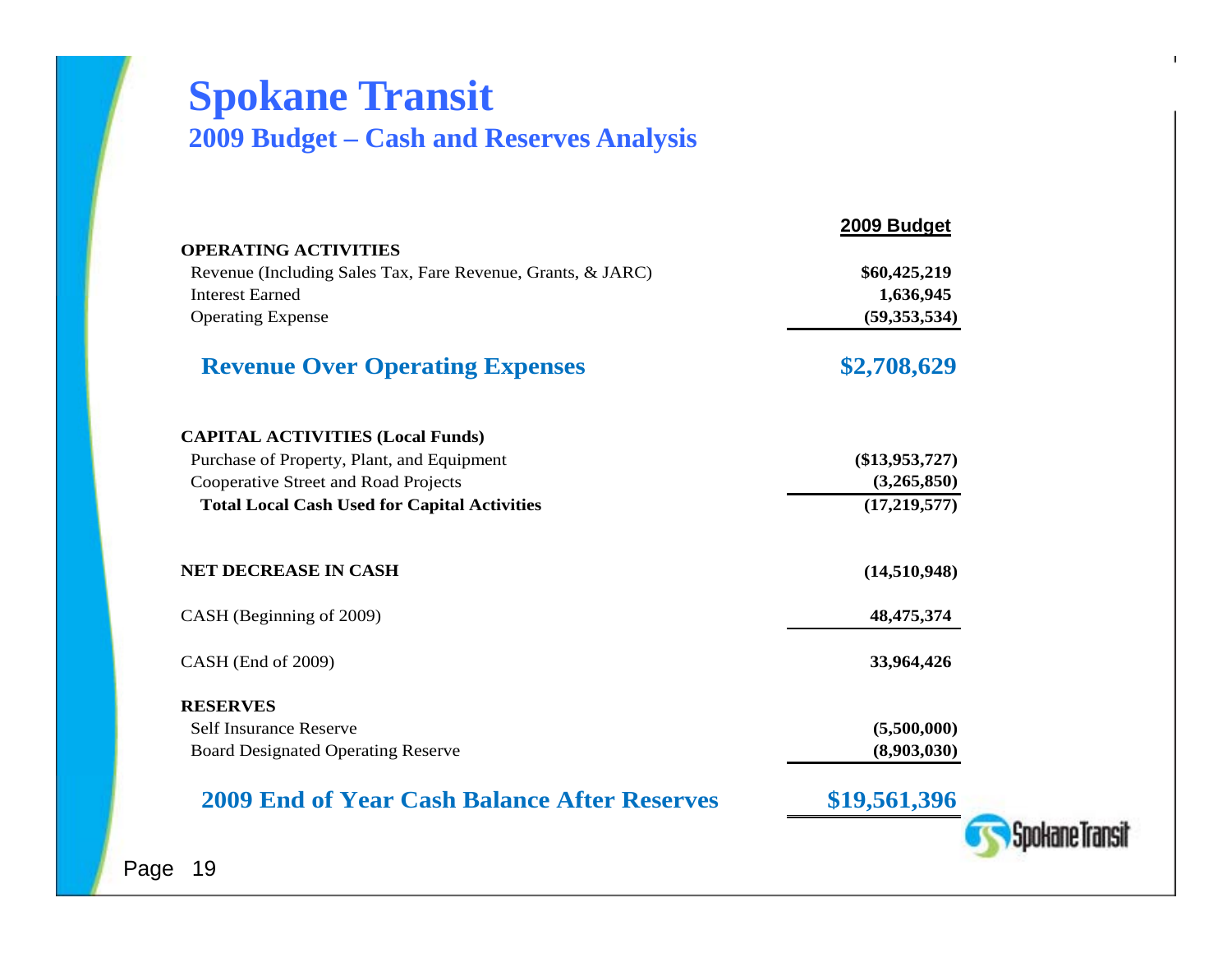

# **Supplemental Materials**



 $\mathbf{I}$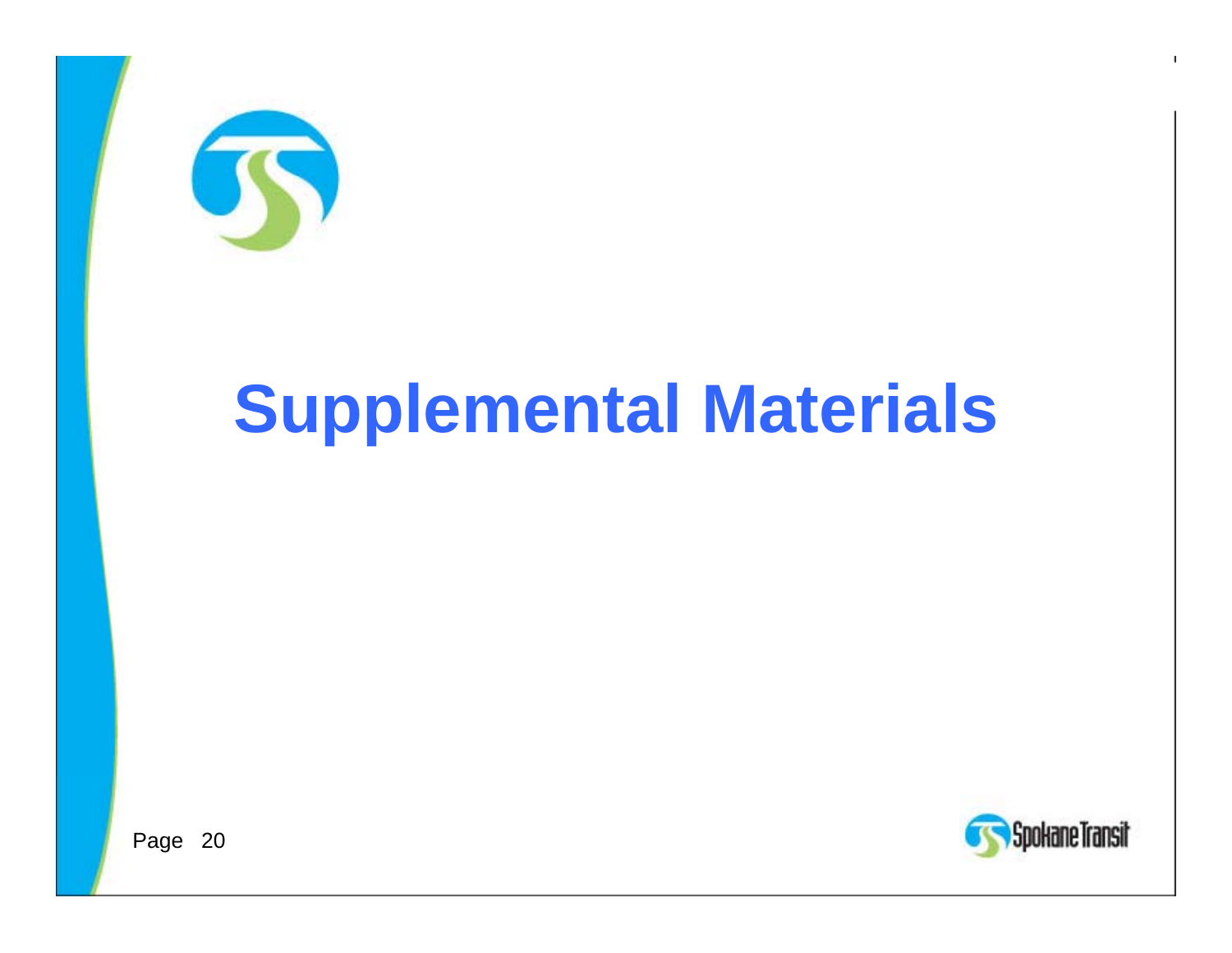

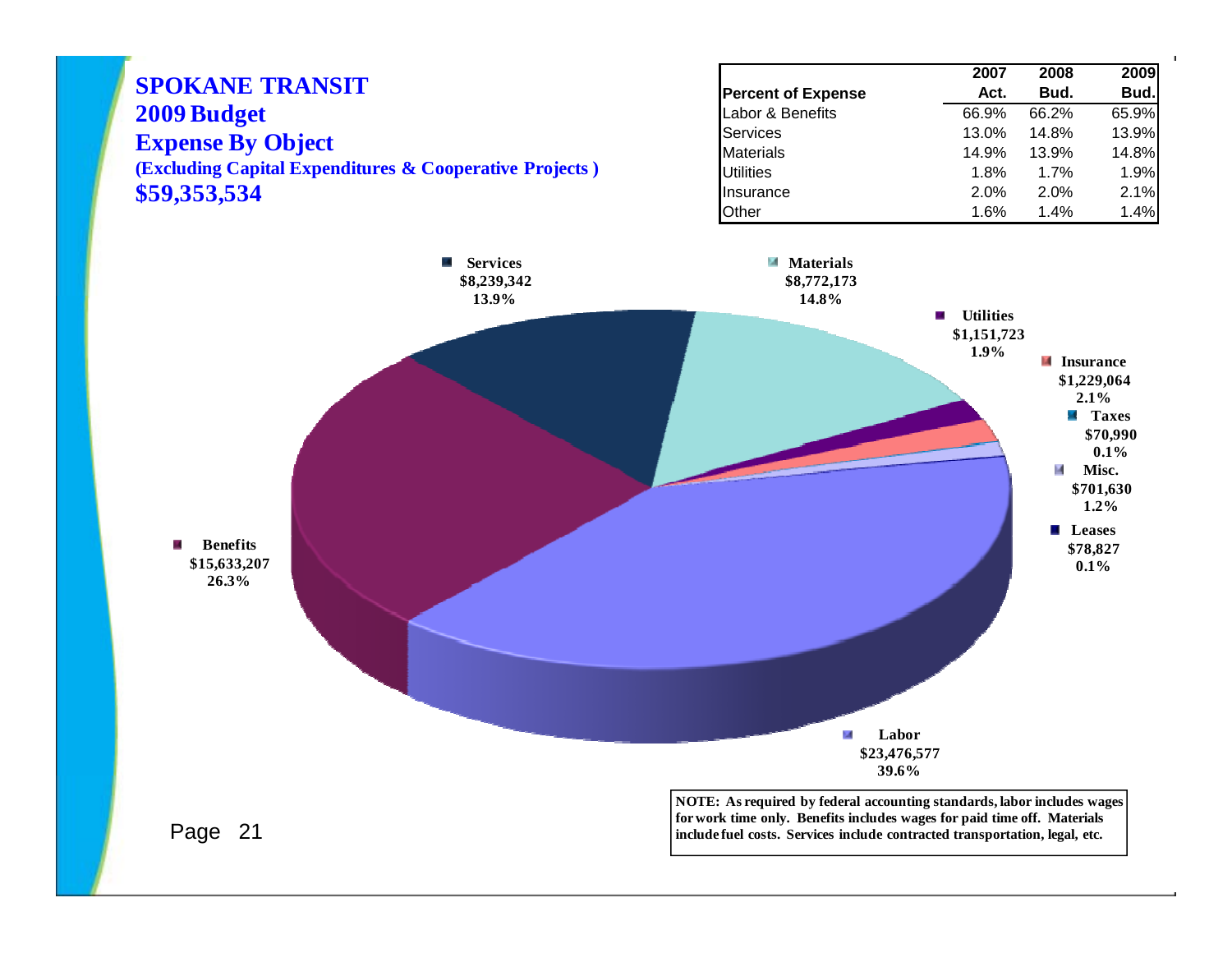#### **SPOKANE TRANSIT SPOKANE TRANSIT 2008-2009 Budget Comparison November 20, 2008 2008 – 2009 Budget Comparison**

|                                                  | 2009 Budget           | 2008 Budget           | <b>Change From</b><br>2008 Budget | % Change From<br>2008 Budget |
|--------------------------------------------------|-----------------------|-----------------------|-----------------------------------|------------------------------|
| <b>Estimated Revenues:</b>                       |                       |                       |                                   |                              |
|                                                  |                       |                       |                                   |                              |
| <b>Operating Revenues</b>                        | \$8,304,099           | \$7,116,542           | \$1,187,557                       | 16.7%                        |
| <b>Contracts &amp; Reimbursements</b>            |                       | 530,000               | (530,000)                         | $-100.0%$                    |
| <b>Sales Tax</b><br><b>State Grant</b>           | 43,993,007<br>911,210 | 48,145,288<br>897,744 | (4,152,281)<br>13,466             | $-8.6%$<br>1.5%              |
| <b>Miscellaneous</b>                             | 1,636,945             | 2,420,301             | (783, 356)                        | $-32.4%$                     |
| <b>Federal Preventive Maintenance</b>            | 7,216,902             | 6,151,139             | 1,065,763                         | 17.3%                        |
|                                                  |                       |                       |                                   |                              |
| Subtotal: (Exc. Capital)                         | 62,062,164            | 65,261,015            | (3, 198, 851)                     | $-4.9%$                      |
|                                                  |                       |                       |                                   |                              |
| <b>Job Access Reverse Commute (JARC)</b>         |                       | 72,000                | (72,000)                          | $-100.0\%$                   |
| <b>State Capital Revenue</b>                     | 130,000               | 1.853.831             | (1,723,831)                       | $-93.0%$                     |
| <b>Federal Capital Revenue</b>                   | 2,800,000             | 1,596,907             | 1,203,093                         | 75.3%                        |
|                                                  |                       |                       |                                   |                              |
| <b>Subtotal: Capital</b>                         | 2,930,000             | 3,522,738             | (592, 738)                        | $-16.8%$                     |
|                                                  |                       |                       |                                   |                              |
| Total Revenue (Inc. Capital & JARC)              | 64,992,164            | 68,783,753            | (3,791,589)                       | $-5.5%$                      |
| <b>Decrease In Cash</b>                          | 14,510,948            | 22,474,510            | (7,963,562)                       | $-35.4%$                     |
| <b>Total Resources</b>                           | \$79,503,112          | \$91,258,263          | $(*11,755,151)$                   | $-12.9%$                     |
|                                                  |                       |                       |                                   |                              |
|                                                  |                       |                       |                                   |                              |
| <b>Estimated Expenses/Expenditures:</b>          |                       |                       |                                   |                              |
|                                                  |                       |                       |                                   |                              |
| <b>Fixed Route</b>                               | \$40,092,400          | \$39,169,777          | \$922,623                         | 2.4%                         |
| Paratransit                                      | 11,764,281            | 10,896,809            | 867,471                           | 8.0%                         |
| <b>Vanpool</b>                                   | 727,538               | 528,974               | 198,564                           | 37.5%                        |
| Plaza<br><b>Administrative</b>                   | 1,254,789             | 1,290,345             | (35, 556)                         | $-2.8%$                      |
|                                                  | 5,514,527             | 5,378,656             | 135,871                           | 2.5%                         |
| <b>Transit Operating Expense</b>                 | 59,353,534            | 57,264,561            | 2,088,973                         | 3.6%                         |
|                                                  |                       |                       |                                   |                              |
| <b>Job Access Reverse Commute (JARC)</b>         |                       | 72.000                | (72,000)                          |                              |
| <b>Capital Expense</b>                           | 16,883,727            | 24.288.381            | (7, 404, 654)                     | $-30.5%$                     |
|                                                  |                       |                       |                                   |                              |
| <b>Subtotal Capital &amp; JARC Expense</b>       | 16,883,727            | 24,482,361            | (7,476,654)                       | $-31.0%$                     |
|                                                  |                       |                       |                                   |                              |
| Total Transit Expenditures (Inc. Capital & JARC) | 76,237,262            | 81,552,943            | (5,687,680)                       | $-6.5%$                      |
|                                                  |                       |                       |                                   |                              |
| <b>Approved Cooperative Street/Road Projects</b> | 3,265,850             | 9,405,320             | (6, 139, 470)                     | $-65.3%$                     |
| <b>Non-Recurring Election Costs</b>              | $\blacksquare$        | 300,000               | (300,000)                         |                              |
|                                                  |                       |                       |                                   |                              |
| <b>Increase In Cash</b>                          | $\blacksquare$        | $\blacksquare$        | $\blacksquare$                    |                              |
|                                                  |                       |                       |                                   |                              |
| <b>Total Use Of Resources</b>                    | \$79,503,112          | \$91,258,263          | $(*11,755,151)$                   | $-12.9%$                     |
|                                                  |                       |                       |                                   |                              |

 $\mathbf{I}$ 

Spokane Transit

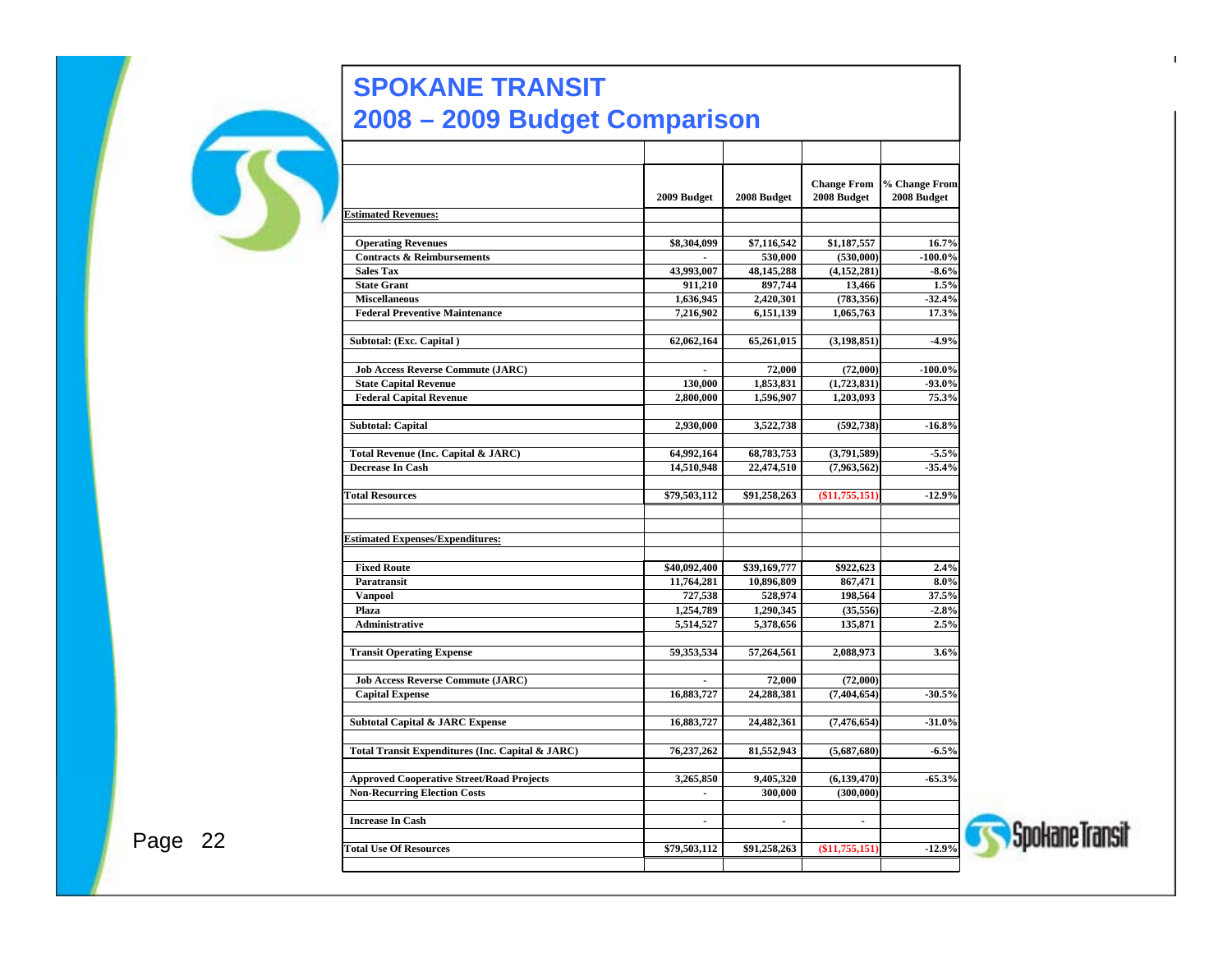#### **SPOKANE TRANSIT 2009 Budget Key Indicators**

|                                                      |              |              | 2009 Budget Vs.<br>2008 Budget % |              | 2009 Budget Vs.<br>2007 Actual % |                 | 2009 Budget VS.<br>2008 Projection % |
|------------------------------------------------------|--------------|--------------|----------------------------------|--------------|----------------------------------|-----------------|--------------------------------------|
|                                                      | 2009 Budget  | 2008 Budget  | <b>Change</b>                    | 2007 Actual  | <b>Change</b>                    | 2008 Projection | <b>Change</b>                        |
| <b>Fixed Route Service</b>                           |              |              |                                  |              |                                  |                 |                                      |
| <b>Operating Expense (Unallocated)</b>               | \$40,092,400 | \$39,169,777 | 2.4%                             | \$33,181,110 | 20.8%                            | \$39,294,490    | 2.0%                                 |
| <b>Revenue Hours</b>                                 | 425,889      | 422,599      | 0.8%                             | 406.008      | 4.9%                             | 420,668         | 1.2%                                 |
| Passengers                                           | 11,241,882   | 9,593,064    | 17.2%                            | 9,436,662    | 19.1%                            | 10,809,502      | 4.0%                                 |
| <b>Revenue Miles</b>                                 | 5,916,068    | 5,905,043    | 0.2%                             | 5,592,842    | 5.8%                             | 5,857,727       | 1.0%                                 |
| <b>Farebox Revenue</b>                               | \$7,266,890  | \$6,465,044  | 12.4%                            | \$6,082,747  | 19.5%                            | \$7,010,355     | 3.7%                                 |
| <b>Farebox Recovery Ratio (unallocated)</b>          | 18.1%        | 16.5%        | 9.8%                             | 18.3%        | $-1.1%$                          | 17.8%           | 1.6%                                 |
| <b>Average Fare</b>                                  | \$0.65       | \$0.67       | $-4.1%$                          | \$0.64       | 0.3%                             | \$0.65          | $-0.3%$                              |
| <b>Cost per Passenger</b>                            | \$3.57       | \$4.06       | $-12.3%$                         | \$3.52       | 1.4%                             | \$3.64          | $-1.9%$                              |
| <b>Operating Cost per Revenue Hour (unallocated)</b> | \$94.14      | \$92.69      | 1.6%                             | \$81.73      | 15.2%                            | \$93.41         | 0.8%                                 |
| <b>Operating Cost per Revenue Mile (unallocated)</b> | \$6.78       | \$6.63       | 2.2%                             | \$5.93       | 14.2%                            | \$6.71          | 1.0%                                 |
| <b>Passenger Vehicles</b>                            | 156          | 160          | $-2.5%$                          | 141          | 10.6%                            | 151             | 3.3%                                 |
| Paratransit Service                                  |              |              |                                  |              |                                  |                 |                                      |
| <b>Operating Expense (Unallocated)</b>               | \$11,764,281 | \$10,896,809 | 8.0%                             | \$9,614,370  | 22.4%                            | \$10,761,811    | 9.3%                                 |
| <b>Revenue Hours</b>                                 | 185,680      | 180,905      | 2.6%                             | 172,776      | 7.5%                             | 181,671         | 2.2%                                 |
| Passengers                                           | 535,367      | 523,115      | 2.3%                             | 505,829      | 5.8%                             | 524,870         | 2.0%                                 |
| <b>Revenue Miles</b>                                 | 2,793,615    | 2,797,584    | $-0.1%$                          | 2,675,985    | 4.4%                             | 2,767,711       | 0.9%                                 |
| <b>Farebox Revenue</b>                               | \$225,008    | \$212,012    | 6.1%                             | \$205,084    | 9.7%                             | \$217,169       | 3.6%                                 |
| <b>Farebox Recovery Ratio (unallocated)</b>          | 1.9%         | 1.9%         | $-1.7%$                          | 2.1%         | $-10.3%$                         | 2.0%            | $-5.2%$                              |
| <b>Average Fare</b>                                  | \$0.42       | \$0.41       | 3.7%                             | \$0.41       | 3.7%                             | \$0.41          | 1.6%                                 |
| <b>Cost per Passenger</b>                            | \$21.97      | \$20.83      | 5.5%                             | \$19.01      | 15.6%                            | \$20.50         | 7.2%                                 |
| <b>Operating Cost per Revenue Hour (unallocated)</b> | \$63.36      | \$60.23      | 5.2%                             | \$55.65      | 13.9%                            | \$59.24         | 7.0%                                 |
| <b>Operating Cost per Revenue Mile (unallocated)</b> | \$4.21       | \$3.90       | 8.1%                             | \$3.59       | 17.2%                            | \$3.89          | 8.3%                                 |
| <b>Passenger Vehicles</b>                            | 70           | 70           | $0.0\%$                          | 67           | 4.5%                             | 70              | $0.0\%$                              |
| Vanpool Service                                      |              |              |                                  |              |                                  |                 |                                      |
| <b>Operating Expense (Unallocated)</b>               | \$727,538    | \$528,974    | 37.5%                            | \$428,059    | 70.0%                            | \$553,847       | 31.4%                                |
| <b>Revenue Hours</b>                                 | 32,509       | 23,589       | 37.8%                            | 18,720       | 73.7%                            | 26,953          | 20.6%                                |
| Passengers                                           | 290,400      | 222,108      | 30.7%                            | 166,996      | 73.9%                            | 217,094         | 33.8%                                |
| <b>Revenue Miles</b>                                 | 1,235,327    | 896,400      | 37.8%                            | 686,661      | 79.9%                            | 1,024,196       | 20.6%                                |
| <b>Farebox Revenue</b>                               | \$629,208    | \$439.487    | 43.2%                            | \$378,692    | 66.2%                            | \$514,972       | 22.2%                                |
| <b>Farebox Recovery Ratio (unallocated)</b>          | 86.5%        | 83.1%        | 4.1%                             | 88.5%        | $-2.2%$                          | 93.0%           | $-7.0%$                              |
| <b>Average Fare</b>                                  | \$2.17       | \$1.98       | 9.5%                             | \$2.27       | $-4.5%$                          | \$2.37          | $-8.7%$                              |
| <b>Cost per Passenger</b>                            | \$2.51       | \$2.38       | 5.2%                             | \$2.56       | $-2.3%$                          | \$2.55          | $-1.8%$                              |
| <b>Operating Cost per Revenue Hour (unallocated)</b> | \$22.38      | \$22.42      | $-0.2%$                          | \$22.87      | $-2.1%$                          | \$20.55         | 8.9%                                 |
| <b>Operating Cost per Revenue Mile (unallocated)</b> | \$0.59       | \$0.59       | $-0.2%$                          | \$0.62       | $-5.5%$                          | \$0.54          | 8.9%                                 |
| <b>Passenger Vehicles</b>                            | 117          | 99           | 18.2%                            | 74           | 58.1%                            | 97              | 20.6%                                |
| <b>Financial Summary Highlights</b>                  |              |              |                                  |              |                                  |                 |                                      |
| <b>Sales Tax Revenues</b>                            | \$43,993,007 | \$48,145,288 | $-8.6%$                          | \$46,757,547 | $-5.9%$                          | \$45,588,608    | $-3.5%$                              |
| <b>Federal Preventive Maintenance Revenue</b>        | \$7,216,902  | \$6,151,139  | 17.3%                            | \$9,064,122  | $-20.4%$                         | \$6,399,846     | 12.8%                                |
| Total Revenues (Exc. Capital & JARC)                 | \$62,062,164 | \$65,261,015 | $-4.9%$                          | \$62,965,295 | $-1.4%$                          | \$63,769,785    | $-2.7%$                              |
| <b>Total Operating Expense</b>                       | \$59,353,534 | \$57,070,582 | 4.0%                             | \$45,691,835 | 29.9%                            | \$57,033,973    | 4.1%                                 |
| <b>Local Capital Investment</b>                      | \$13,953,727 | \$20,837,643 | $-33.0%$                         | \$2,966,883  | 370.3%                           | \$11,985,491    | 16.4%                                |
| <b>Total Capital Expense</b>                         | \$16,883,727 | \$24,288,381 | $-30.5%$                         | \$10,356,139 | 63.0%                            | \$12,033,863    | 40.3%                                |
| <b>Cooperative Street Projects</b>                   | \$3,265,850  | \$9,405,320  | $-65.3%$                         | \$1,714,375  | 90.5%                            | \$6,221,770     | $-47.5%$                             |
| Decrease in Cash                                     | \$14,510,948 | \$22,474,510 |                                  |              |                                  | \$11,003,056    |                                      |
| <b>Increase in Cash</b>                              |              |              |                                  | \$13,979,773 |                                  |                 |                                      |
| <b>Non-Recurring Election Cost</b>                   |              | \$300,000    |                                  |              |                                  | \$117,500       |                                      |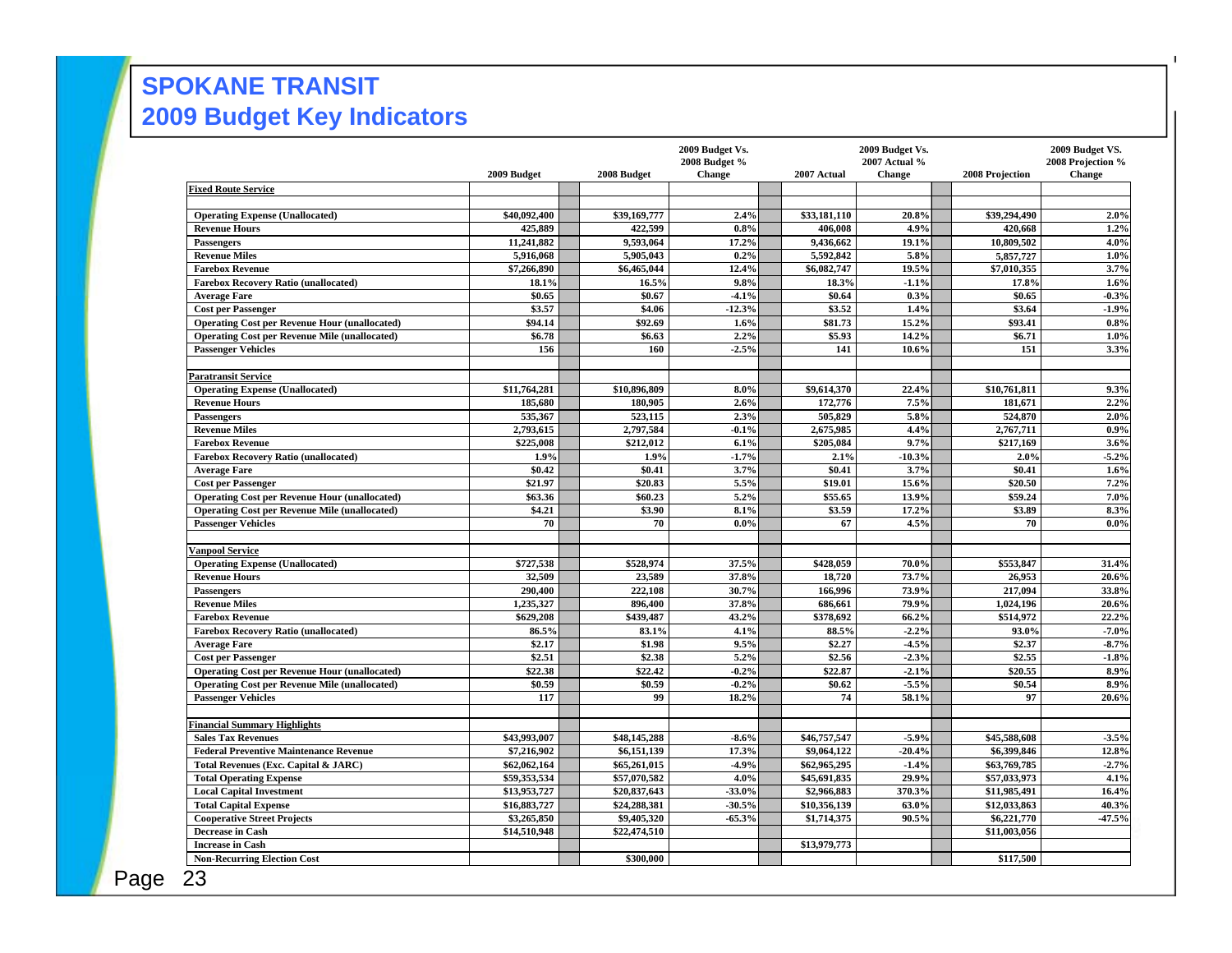#### **SPOKANE TRANSIT Spokane Transit Proposed Statistic Compared to 2006 Staff for 2009 Budget**

|                                               | <b>FUNDED</b>           | <b>FUNDED</b>           | <b>FUNDED</b>           | <b>FUNDED</b>  | <b>FUNDED</b>           | <b>Proposed</b><br><b>FUNDED</b> |           | <b>Add/Subtract</b> |
|-----------------------------------------------|-------------------------|-------------------------|-------------------------|----------------|-------------------------|----------------------------------|-----------|---------------------|
|                                               | 1/1/06                  | 05/18/06                | 1/1/07                  | 07/19/07       | 01/01/08                | 1/1/09                           |           | <b>Positions</b>    |
| 01 FIXED ROUTE DIVISION - FUNCTION            |                         |                         |                         |                |                         |                                  |           |                     |
| <b>ADMIN OF TRANSPORTATION (010)</b>          | 18                      | 19                      | 19                      | 19             | 19                      | 19                               |           |                     |
| <b>SCH OF TRANSPORTATION (020)</b>            | $\mathcal{D}$           |                         | $\overline{2}$          |                | $\overline{2}$          | $\mathcal{D}$                    |           |                     |
| <b>REVENUE VEH OPERATIONS (030)</b>           | 224                     | 224                     | 228                     | 228            | 245                     | 243                              | <b>FT</b> | $-2$                |
| <b>REVENUE VEH OPERATIONS (030)</b>           | 33                      | 33                      | 33                      | 33             | 34                      | 33                               | <b>PT</b> | $-1$                |
| <b>ADMIN OF MAINTENANCE (041)</b>             | 3.5                     | 3.5                     | 3.5                     | 3.5            | 4.5                     | 4.5                              |           |                     |
| <b>FACILITIES MANAGER (042)</b>               | $\mathbf 0$             | $\mathbf{0}$            | $\bf{0}$                | $\mathbf{0}$   | $\mathbf{0}$            | $\mathbf 0$                      |           |                     |
| <b>SERVICE REVENUE VEH (051)</b>              | 10                      | 10                      | 10                      | 10             | 13                      | 13                               |           |                     |
| <b>INSP/MAINT REV VEH (061)</b>               | 40                      | 40                      | 39                      | 39             | 44                      | 44                               |           |                     |
| <b>MAINT BLDGS AND GRNDS (124)</b>            | 19                      | 19                      | 19                      | 19             | 19                      | 19                               |           |                     |
| <b>FARE COLLECTION (150)</b>                  | $\mathbf{1}$            |                         | $\mathbf{1}$            |                | $\overline{2}$          | $\overline{2}$                   |           |                     |
| <b>SECURITY</b> (161)                         | $\overline{7}$          | 7                       | $\overline{7}$          | $\mathbf Q$    | $\boldsymbol{9}$        | 9                                |           |                     |
| <b>TELE INFO/CUST SVC (162)</b>               | 11                      | 11                      | 12                      | 12             | 11                      | 11                               | FT        |                     |
| <b>TELE INFO/CUST SVC (162)</b>               | $\overline{\mathbf{3}}$ | $\overline{\mathbf{3}}$ | $\overline{2}$          | $\overline{2}$ | $\overline{2}$          | $\overline{2}$                   | <b>PT</b> |                     |
| <b>LOSS CONTROL (165)</b>                     | $\overline{2}$          | $\mathcal{D}$           | $\overline{2}$          | $\mathcal{D}$  | $\overline{2}$          | $\overline{2}$                   |           |                     |
| <b>SAFETY AND TRAINING (166)</b>              | $\overline{2}$          | $\overline{2}$          | $\overline{\mathbf{3}}$ | 3              | $\overline{\mathbf{3}}$ | $\overline{\mathbf{3}}$          |           |                     |
| <b>PURCHASING AND STORES (172)</b>            | $\overline{\mathbf{4}}$ |                         |                         |                | 4                       |                                  |           |                     |
| <b>GENERAL ADMINISTRATION (176)</b>           |                         |                         |                         |                |                         |                                  |           |                     |
| <b>STAFFING TOTALS:</b>                       | 381.5                   | 382.5                   | 386.5                   | 388.5          | 415.5                   | 412.5                            |           | $-3$                |
| % CHANGE FROM 2006 (STAFFING)                 |                         |                         | 1.3%                    | 1.8%           | 8.9%                    | 8.1%                             |           |                     |
| <b>TOTAL REVENUE HOURS</b>                    | 403,777                 | 403,777                 | 408,354                 | 408,354        | 422,599                 | 425,889                          |           |                     |
| % CHANGE FROM 2006 (SERVICE)                  |                         |                         | 1.1%                    | 1.1%           | 4.7%                    | 5.5%                             |           |                     |
|                                               |                         |                         |                         |                |                         |                                  |           |                     |
| 02 PARATRANSIT DIVISION - FUNCTION            |                         |                         |                         |                |                         |                                  |           |                     |
| <b>ADMIN OF TRANSPORTATION (010)</b>          | 12                      | 12                      | <b>12</b>               | 12             | 13                      | 13                               |           |                     |
| <b>SCH OF TRANSPORTATION (020)</b>            | 5.75                    | 5.75                    | 5.75                    | 5.75           | 5.75                    | 5.75                             |           |                     |
| <b>REVENUE VEH OPERATIONS (030)</b>           | 55                      | 55                      | 55                      | 55             | 55                      | 55                               | <b>FT</b> |                     |
| <b>REVENUE VEH OPERATIONS (030)</b>           | 9                       | 9                       | $\boldsymbol{9}$        | 9              | $\boldsymbol{9}$        | 9                                | <b>PT</b> |                     |
| <b>SERVICE REVENUE VEH (051)</b>              |                         |                         | $\blacktriangleleft$    |                | 4                       | $\Delta$                         |           |                     |
| <b>INSP/MAINT REV VEH (061)</b>               |                         |                         |                         |                |                         |                                  |           |                     |
| <b>STAFFING TOTALS:</b>                       | 91.75                   | 91.75                   | 92.75                   | 92.75          | 93.75                   | 93.75                            |           | $\mathbf{0}$        |
| % CHANGE FROM 2006 (STAFFING)                 |                         |                         | 1.1%                    | 1.1%           | 2.2%                    | 2.2%                             |           |                     |
| <b>REVENUE HOURS-DIRECTLY OPERATED</b>        | 89,590                  | 89,590                  | 91,035                  | 91,035         | 90,543                  | 90.008                           |           |                     |
| % CHANGE FROM 2006 (DIRECTLY OPERATED)        |                         |                         | 1.6%                    | 1.6%           | 1.1%                    | 0.5%                             |           |                     |
| <b>REVENUE HOURS-PURCHASED TRANSPORTATION</b> | 77,719                  | 77,719                  | 79,383                  | 79.383         | 90,362                  | 95,672                           |           |                     |
| % CHANGE FROM 2006 (PURCH TRANSP)             |                         |                         | 2.1%                    | 2.1%           | 16.3%                   | 23.1%                            |           |                     |
| <b>TOTAL REVENUE HOURS</b>                    | 167,309                 | 167,309                 | 170,418                 | 170,418        | 180,905                 | 185,680                          |           |                     |
| % CHANGE FROM 2006 (ALL SERVICE)              |                         |                         | 1.9%                    | 1.9%           | 8.1%                    | 11.0%                            |           |                     |
| $\Omega$<br>$\sim$                            |                         |                         |                         |                |                         |                                  |           |                     |

Page 24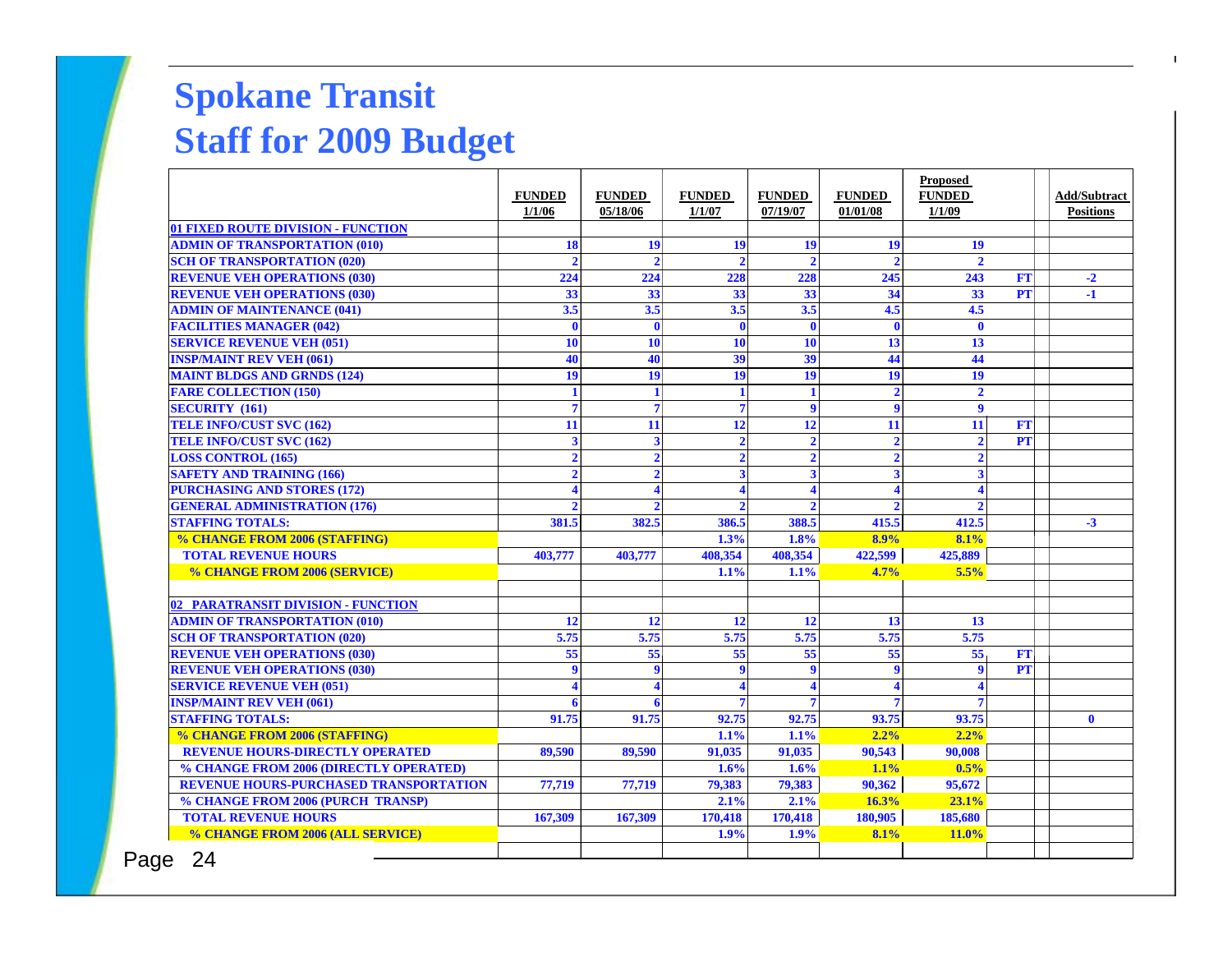#### **Spokane Transit Staff for 2009 Budget**

| 03 ADMINISTRATIVE DIVISION - FUNCTION                 |                |                     |                               |                                |                                |                                  |              |
|-------------------------------------------------------|----------------|---------------------|-------------------------------|--------------------------------|--------------------------------|----------------------------------|--------------|
| <b>OMBUDSMAN (162)</b>                                |                |                     |                               |                                |                                |                                  |              |
| PLANNING (163)                                        | 3              |                     |                               |                                | 5                              |                                  |              |
| <b>COMMUNICATIONS (164)</b>                           |                | 3.25                | 3.25                          | 3.25                           | 3.25                           | 3.25                             |              |
| <b>PERSONNEL (167)</b>                                |                |                     |                               |                                |                                |                                  |              |
| <b>LEGAL (168)</b>                                    |                |                     |                               |                                | $\mathbf 0$                    |                                  |              |
| <b>DEVELOPMENT SERVICES (169)</b>                     |                |                     |                               |                                | $\mathbf 0$                    |                                  |              |
| <b>INFORMATION SYSTEMS (170)</b>                      |                |                     |                               | 5                              | 5                              |                                  |              |
| <b>FINANCE (171)</b>                                  | $\overline{7}$ |                     |                               |                                | $\mathbf{R}$                   |                                  |              |
| <b>PURCHASING AND STORES (172)</b>                    | 2.50           | 2.50                | 2.50                          | 2.50                           | 2.50                           | 2.50                             |              |
| <b>RECORD COORDINATOR (175)</b>                       |                |                     |                               |                                |                                |                                  |              |
| <b>GENERAL ADMINISTRATION (176)</b>                   | 3.75           | 3.75                | 3.75                          | 3.75                           | 3.75                           | 3.75                             |              |
| <b>PROJECT (185)</b>                                  |                |                     |                               |                                |                                |                                  |              |
| <b>DATA COLLECTION (190)</b>                          |                |                     |                               |                                |                                |                                  |              |
| <b>STAFFING TOTALS:</b>                               | 32.25          | 33.5                | 33.5                          | 33.5                           | 35.5                           | 35.5                             | $\mathbf 0$  |
| % CHANGE FROM 2006 (STAFFING)                         |                |                     | 3.9%                          | 3.9%                           | 10.1%                          | 10.1%                            |              |
|                                                       |                |                     |                               |                                |                                |                                  |              |
| <b>05 RIDESHARE DIVISION - FUNCTION</b>               |                |                     |                               |                                |                                |                                  |              |
| <b>INSP/MAINT REV VEH (061)</b>                       |                | 1<br>$\overline{2}$ | $\mathbf 0$<br>$\overline{2}$ | $\mathbf{0}$<br>$\overline{2}$ | $\mathbf{0}$<br>$\overline{2}$ | $\mathbf{0}$                     |              |
| <b>GENERAL ADMINISTRATION (176)</b>                   | $\overline{2}$ |                     | $\mathbf{r}$                  | $\overline{2}$                 | $\overline{2}$                 | $\overline{2}$<br>$\overline{2}$ |              |
| <b>STAFFING TOTALS:</b>                               | 3              | 3                   |                               |                                |                                |                                  | $\mathbf{0}$ |
| % CHANGE FROM 2006 (STAFFING)                         |                |                     | $-33.3%$                      | $-33.3%$                       | $-33.3%$                       | $-33.3%$                         |              |
| <b>REVENUE HOURS</b>                                  | 17,408         | 17,408              | 22,728                        | 22,728                         | 23,589                         | 32,509                           |              |
| % CHANGE FROM 2006 (SERVICE)                          |                |                     | 30.6%                         | 30.6%                          | 35.5%                          | 86.7%                            |              |
| <b>STAFFING GRAND TOTAL:</b>                          | 508.5          | 510.75              | 514.75                        | 516.75                         | 546.75                         | 543.75                           | $-3$         |
|                                                       |                |                     |                               |                                | 7.5%                           | 6.9%                             |              |
| % CHANGE FROM 2006 (STAFFING)<br><b>REVENUE HOURS</b> |                |                     | 1.2%                          | 1.6%                           |                                |                                  |              |
|                                                       | 588,494        | 588,494             | 601,500                       | 601,500                        | 627,093                        | 644,078                          |              |
| % CHANGE FROM 2006 (SERVICE)                          |                |                     | 2.2%                          | 2.2%                           | 6.6%                           | 9.4%                             |              |
|                                                       |                |                     |                               |                                |                                |                                  |              |

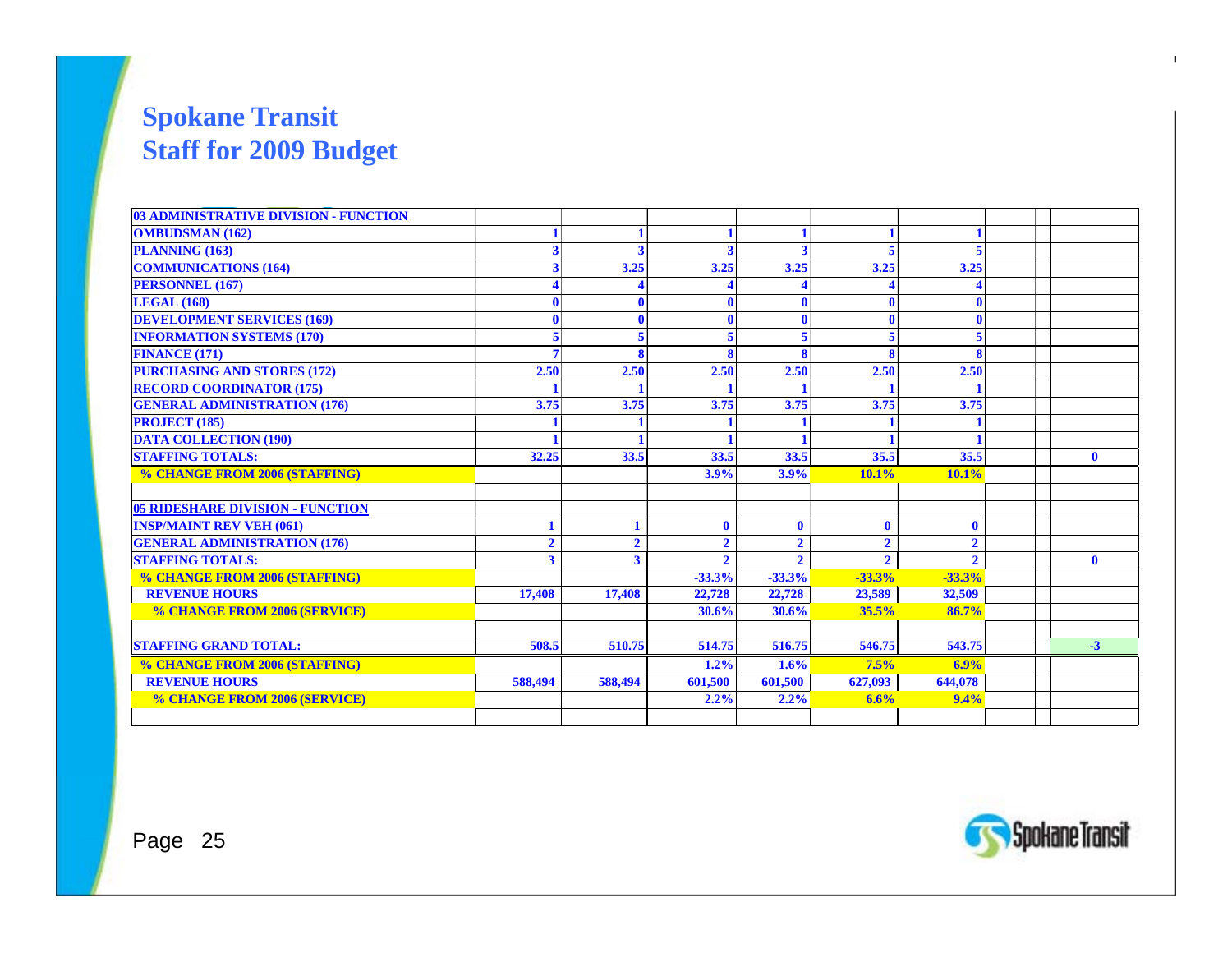#### **Spokane Transit Deferred Additional Positions Additional**

|                         |                                     | # of             |                                                |
|-------------------------|-------------------------------------|------------------|------------------------------------------------|
| <b>Department</b>       | <b>Job Title</b>                    | <b>Positions</b> | <b>Comments/Assumptions</b>                    |
| Maintenance             | 1st Class Mechanic-F/R              |                  | Expansion of Vanpool program - end of warranty |
|                         | 2nd Class Mechanic                  |                  | Expansion of Vanpool program - end of warranty |
|                         | Custodian/Laborer                   |                  | Bus benches                                    |
|                         |                                     |                  |                                                |
| <b>Fixed Route</b>      | Trapeze IS Specialist               |                  | Tied to implementation of Ops module           |
|                         | Supervisors                         | 4                | Study & restructure Quality Counts!            |
|                         |                                     |                  |                                                |
| <b>Customer Service</b> | Customer Service Representative-F/T |                  | Increased demand                               |
|                         |                                     |                  |                                                |
| Paratransit             | Reservationist                      |                  | Increased demand                               |
|                         |                                     |                  |                                                |
| Communications          | Web Developer                       |                  | Bring function in-house                        |
|                         |                                     |                  |                                                |
| <b>Human Resources</b>  | <b>HR</b> Specialist                |                  | Compensation & Benefits                        |
|                         | <b>Total</b>                        | 12               |                                                |

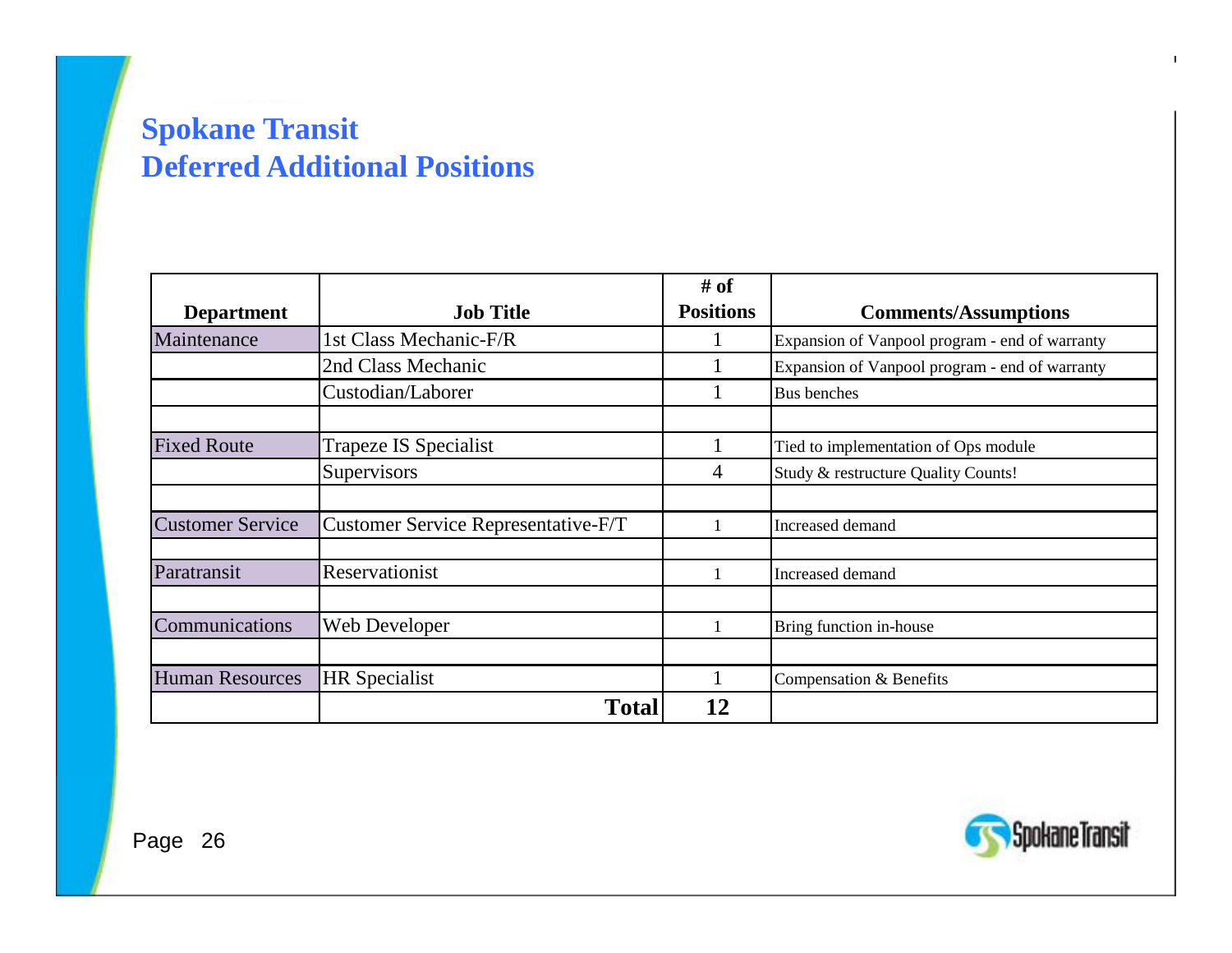#### **Spokane Transit Spokane Transit 2009 - 2011 Draft Capital Plan 2009 – 2011 Capital Plan**

|                                                            | 2009                    |                         |               |                          | 2010             | 2011           |                 |               |
|------------------------------------------------------------|-------------------------|-------------------------|---------------|--------------------------|------------------|----------------|-----------------|---------------|
|                                                            | <b>Ouantity</b>         | Carryover               | <b>Amount</b> | Total                    | <b>Ouantity</b>  | <b>Amount</b>  | <b>Quantity</b> | <b>Amount</b> |
|                                                            |                         |                         |               |                          |                  |                |                 |               |
| Vehicles                                                   |                         |                         |               |                          |                  |                |                 |               |
| Fixed Route (40')                                          | 10                      |                         | \$3,661,730   | \$3,661,730              | $\boldsymbol{9}$ | \$3,295,557    | 8               | \$3,486,640   |
| Fixed Route (60')                                          | $\overline{\mathbf{4}}$ |                         | 2,600,000     | 2,600,000                |                  |                |                 |               |
| Hybrid Shuttles Local Funds                                | 3                       |                         | 1,316,670     | 1,316,670                |                  |                |                 |               |
| <b>Shuttles - Federal Funds</b>                            |                         |                         | 600,000       | 600,000                  |                  |                |                 |               |
| Service Vehicle                                            | Flr Scrubber            | \$75,000                |               | 75,000                   | 10               | 550,000        | 5               | 146,610       |
| Rideshare Vans - Replacement                               | 17                      |                         | 442,000       | 442,000                  |                  |                | 17              | 442,000       |
| Rideshare Vans - Local Funds                               | 10                      |                         | 130,000       | 130,000                  | 20               | $\blacksquare$ | 10              |               |
| <b>Rideshare Vans - St. Funding</b>                        |                         |                         | 130,000       | 130,000                  |                  | 520,000        |                 | 260,000       |
| <b>Paratransit Vans</b>                                    |                         |                         |               |                          |                  |                | 27              | 2,241,000     |
| <b>Total Vehicles</b>                                      | 44                      | \$75,000                | \$8,880,400   | \$8,955,400              | 39               | \$4,365,557    | 67              | \$6,576,250   |
| <b>Facilities &amp; Equipment</b>                          |                         |                         |               |                          |                  |                |                 |               |
| Computers - Preservation & Maint.                          |                         |                         | \$210,455     | \$210,455                |                  | \$180,000      |                 | \$75,000      |
| Miscellaneous Equipment and Fixtures                       |                         |                         | 80,000        | 80,000                   |                  | 80,000         |                 | 80,000        |
| Access, Security, & Timekeeping                            | Boone & Plaza           | \$300,000               | 644,502       | 944,502                  | Phase II         | 816,628        |                 |               |
| Other Maintenance and Facilities Projects                  |                         | 166,400                 | 324,500       | 490,900                  |                  | 2,076,000      |                 | 2,620,000     |
| Total Facilities & Equipment                               |                         | \$466,400               | \$1,259,457   | \$1,725,857              |                  | \$3,152,628    |                 | \$2,775,000   |
|                                                            |                         |                         |               |                          |                  |                |                 |               |
| <b>Customer Service, Technology, and Planning Projects</b> |                         |                         |               |                          |                  |                |                 |               |
| Smart Bus                                                  | Consultant              | \$383,720               | \$700,000     | \$1,083,720              |                  |                | CAD/AVL         | \$3,500,000   |
| <b>Smart Bus - Cameras Federal Funds</b>                   |                         |                         | 1,900,000     | 1,900,000                |                  |                |                 |               |
| ERP (Finance, Maintenance, HR system)                      |                         |                         | 150,000       | 150,000                  |                  | \$975,000      |                 | \$1,225,000   |
| Fare Instrument Point of Sale system                       |                         |                         |               | $\blacksquare$           |                  | 250,000        |                 |               |
| Document Management                                        |                         |                         |               | $\sim$                   |                  | 150,000        |                 | 150,000       |
| Vanpool Software                                           |                         |                         | 20,000        | 20,000                   |                  |                |                 |               |
| Park & Rides - Expansion                                   |                         |                         |               |                          |                  |                |                 |               |
| Liberty Lake / Five Mile / Hastings                        |                         |                         | 150,000       | 150,000                  |                  |                |                 |               |
| Liberty Lake                                               |                         |                         | 700.000       | 700,000                  |                  |                |                 |               |
| Albi Sports Compex                                         |                         |                         |               | $\sim$                   |                  |                |                 |               |
| Nine Mile                                                  |                         |                         |               | $\sim$                   |                  |                |                 |               |
| Farwell                                                    |                         |                         |               | $\sim$                   |                  |                |                 |               |
| Medical Lake (Exit 272)                                    |                         |                         |               | $\sim$                   |                  |                |                 |               |
| South                                                      |                         |                         |               | $\overline{a}$           |                  |                |                 |               |
| Operating Base Expansion - (\$6M - \$11.2M)                |                         |                         | 100,000       | 100,000                  |                  |                |                 |               |
| Ticket Vending Machine (TVM)                               |                         |                         |               | $\overline{\phantom{a}}$ |                  | 225,000        |                 | 150,000       |
| Fare Collection GFI - Carryover                            |                         | 445,000                 |               | 445,000                  |                  |                |                 |               |
| Operating & Customer Sevice Software (Trapeze)             |                         |                         |               |                          | FR Ops           | 200,000        |                 |               |
| Transit Enhancements - Local Portion                       |                         |                         | 75,000        | 75,000                   |                  | 20,000         |                 | 20,000        |
| <b>Transit Enhancements - Federal Portion</b>              |                         |                         | 300,000       | 300,000                  |                  | 80,000         |                 | 80,000        |
| <b>Downtown Center Enhancements</b>                        |                         |                         | 100,000       | 100,000                  |                  | 1,000,000      |                 | 2,000,000     |
| High Capacity Transit Right of Way Preservation            |                         | 1,000,000               |               | 1,000,000                |                  | 1,000,000      |                 | 1,000,000     |
| Contingency for Operational Bus / Passenger Stop Needs     |                         | 100.000                 | 40.000        | 140,000                  |                  | 150,000        |                 | 150,000       |
| Transit 2020 Planning Study                                |                         | 38,750                  |               | 38,750                   |                  |                |                 |               |
| <b>Total Planning Projects</b>                             |                         | \$1,967,470             | \$4,235,000   | \$6,202,470              |                  | \$4,050,000    |                 | \$8,275,000   |
|                                                            |                         |                         |               |                          |                  |                |                 |               |
| <b>Local Portion Funded Capital Projects</b>               |                         | \$2,508,870             | \$11,444,857  | \$13,953,727             |                  | \$10,968,185   |                 | \$17,286,250  |
| <b>Federal/State Portion Funded Capital Projects</b>       |                         | \$0                     | \$2,930,000   | \$2,930,000              |                  | \$600,000      |                 | \$340,000     |
| <b>Total Capital Projects</b>                              |                         | $\overline{$}2,508,870$ | \$14,374,857  | \$16,883,727             |                  | \$11,568,185   |                 | \$17,626,250  |
|                                                            |                         |                         |               |                          |                  |                |                 |               |